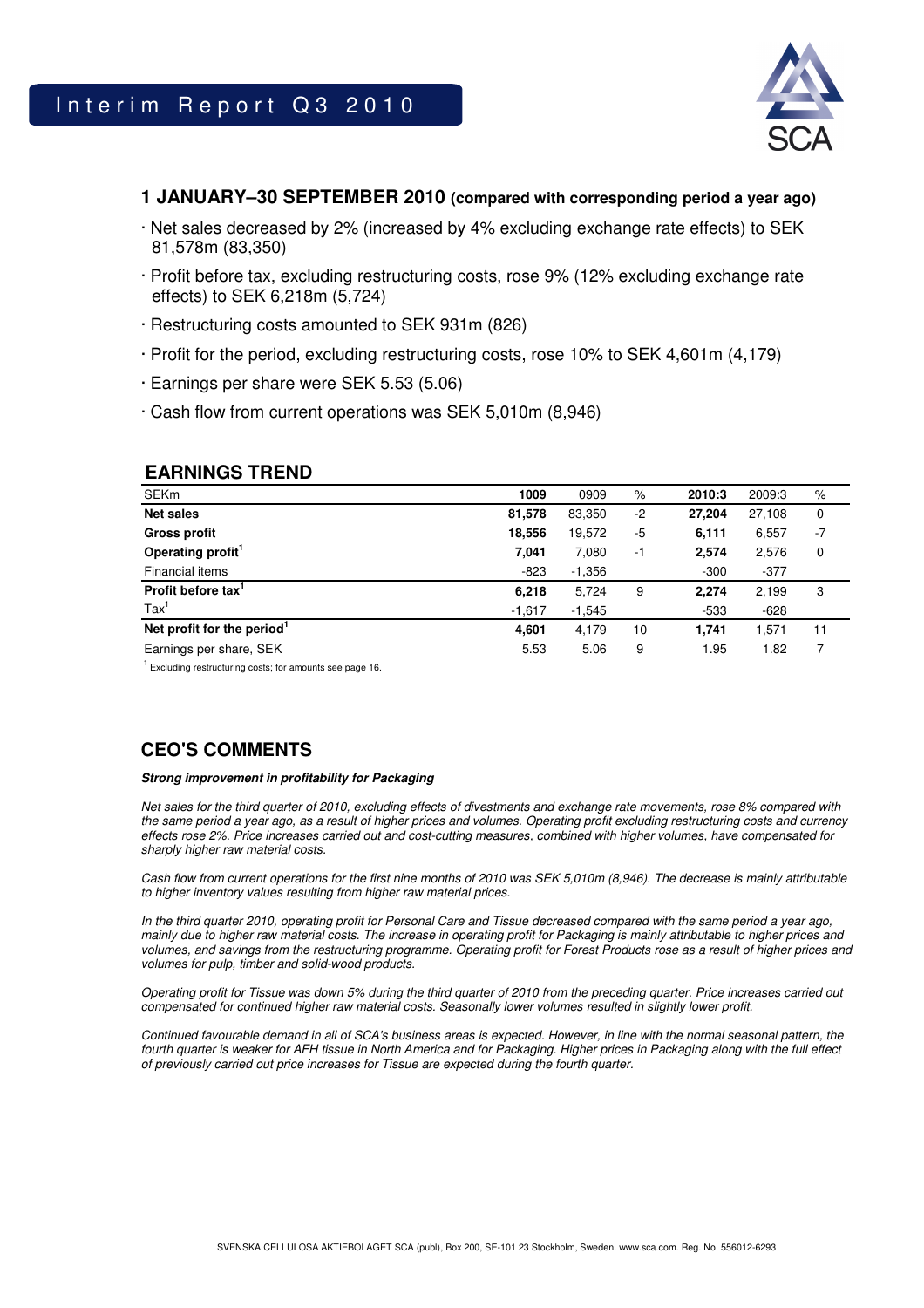



# **EARNINGS TREND FOR THE GROUP**

| SEKm                                                                 | 1009      | 0909      | $\%$  | 2010:3    | 2009:3    | %           |
|----------------------------------------------------------------------|-----------|-----------|-------|-----------|-----------|-------------|
| <b>Net sales</b>                                                     | 81,578    | 83,350    | $-2$  | 27,204    | 27,108    | $\mathbf 0$ |
| Cost of goods sold                                                   | $-63,022$ | $-63,778$ |       | $-21,093$ | $-20,551$ |             |
| <b>Gross profit</b>                                                  | 18,556    | 19,572    | $-5$  | 6,111     | 6,557     | $-7$        |
| Sales, general and administration                                    | $-11,515$ | $-12,492$ |       | $-3,537$  | $-3,981$  |             |
| Operating profit <sup>1</sup>                                        | 7,041     | 7,080     | $-1$  | 2,574     | 2,576     | 0           |
| <b>Financial items</b>                                               | $-823$    | $-1,356$  |       | $-300$    | $-377$    |             |
| Profit before tax <sup>1</sup>                                       | 6,218     | 5,724     | 9     | 2,274     | 2,199     | 3           |
| $\text{Tax}^1$                                                       | $-1,617$  | $-1,545$  |       | $-533$    | $-628$    |             |
| Net profit for the period <sup>1</sup>                               | 4,601     | 4,179     | 10    | 1,741     | 1,571     | 11          |
| <sup>1</sup> Excluding restructuring costs; for amounts see page 16. |           |           |       |           |           |             |
| Earnings per share, SEK - owners of the parent                       |           |           |       |           |           |             |
| - after dilution effects                                             | 5.53      | 5.06      | 9     | 1.95      | 1.82      | 7           |
| Margins (%)                                                          |           |           |       |           |           |             |
| Gross margin                                                         | 22.7      | 23.5      |       | 22.5      | 24.2      |             |
| Operating margin <sup>1</sup>                                        | 8.6       | 8.5       |       | 9.5       | 9.5       |             |
| Financial net margin                                                 | $-1.0$    | $-1.6$    |       | $-1.1$    | $-1.4$    |             |
| Profit margin <sup>1</sup>                                           | 7.6       | 6.9       |       | 8.4       | 8.1       |             |
| $\text{Tax}^1$                                                       | $-2.0$    | $-1.9$    |       | $-2.0$    | $-2.3$    |             |
| Net margin <sup>1</sup>                                              | 5.6       | 5.0       |       | 6.4       | 5.8       |             |
| <sup>1</sup> Excluding restructuring costs.                          |           |           |       |           |           |             |
| <b>OPERATING PROFIT PER BUSINESS AREA</b>                            |           |           |       |           |           |             |
| <b>SEKm</b>                                                          | 1009      | 0909      | $\%$  | 2010:3    | 2009:3    | $\%$        |
| <b>Personal Care</b>                                                 | 2,187     | 2,334     | -6    | 697       | 810       | $-14$       |
| <b>Tissue</b>                                                        | 2,254     | 2,981     | $-24$ | 753       | 1,102     | $-32$       |
| Packaging                                                            | 1,010     | 264       | 283   | 512       | 172       | 198         |
| <b>Forest Products</b>                                               | 1,863     | 1,842     | 1     | 685       | 617       | 11          |
| - Publication papers                                                 | $-77$     | 1,002     | n/a   | $-38$     | 336       | n/a         |
| - Pulp, timber and solid-wood products                               | 1,940     | 840       | 131   | 723       | 281       | 157         |

| Other | $\sim$<br>- | 34<br>. . | $\overline{\phantom{a}}$ | ∩⊏ |
|-------|-------------|-----------|--------------------------|----|
|       |             |           |                          |    |

**Total<sup>1</sup>**

### <sup>1</sup> Excluding restructuring costs.

# **OPERATING CASH FLOW PER BUSINESS AREA**

| <b>SEKm</b>            | 1009   | 0909   | $\%$  | 2010:3 | 2009:3 | %   |
|------------------------|--------|--------|-------|--------|--------|-----|
| Personal Care          | 2,255  | 3,352  | -33   | 601    | 1.465  | -59 |
| Tissue                 | 2,825  | 4,723  | -40   | 083    | 2,321  | -53 |
| Packaging              | 685    | 413    | 66    | 678    | 313    | 117 |
| <b>Forest Products</b> | 1.513  | 2.444  | $-38$ | 678    | 1.044  | -35 |
| Other                  | $-379$ | $-237$ |       | $-276$ | $-310$ |     |
| Total                  | 6,899  | 10,695 | -35   | 2.764  | 4,833  | -43 |

**7,041** 7,080 -1 **2,574** 2,576 0

SVENSKA CELLULOSA AKTIEBOLAGET SCA (publ), Box 200, SE-101 23 Stockholm, Sweden. www.sca.com. Reg. No. 556012-6293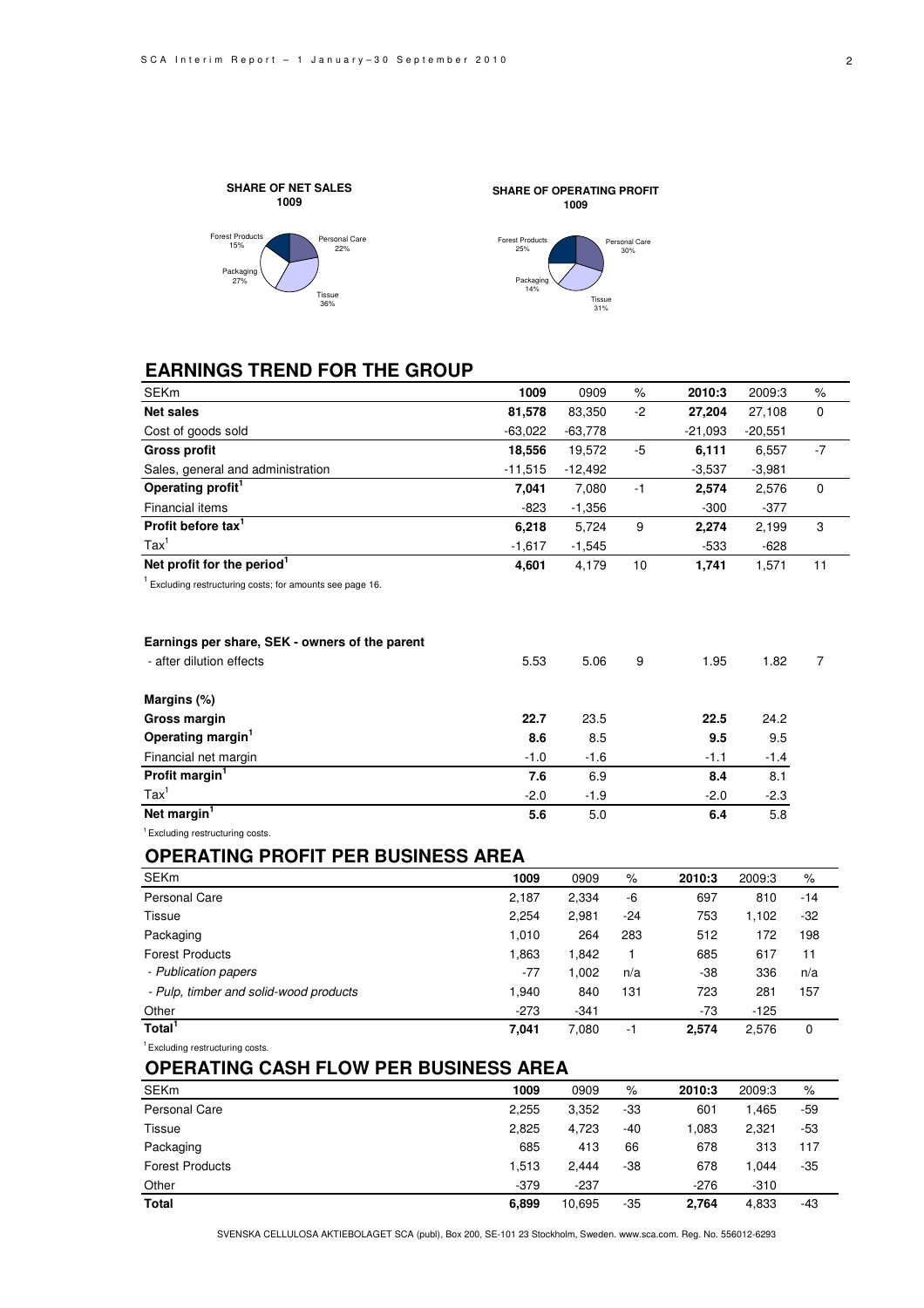# **GROUP**

## **MARKET/EXTERNAL ENVIRONMENT**

The recovery of the global economy continues, but with a major imbalance between emerging economies and mature markets. Growth in Asia and Latin America remains strong, while the economic upswing in the USA has lost momentum and the recovery in Western Europe remains weak.

For personal care products, emerging markets are showing continued good sales growth. Demand is stable in Europe, with favourable growth in Eastern Europe.

Demand for tissue in the away-from-home (AFH) segment has grown in pace with the economic upswing, while demand for consumer tissue remains stable. Growth markets are showing continued good sales growth, with particularly strong growth in Eastern Europe. During the third quarter of 2010, prices for both consumer tissue and AFH tissue increased.

Demand for corrugated board in Western Europe was up 6% through August 2010 from a low level the same period a year ago. Price increases for liner and corrugated board continued during the third quarter.

During the first nine months of 2010, demand in Europe for magazine paper rose 5% over the same period a year ago, while demand for newsprint rose 1% during the same period. Prices of magazine paper were raised slightly at mid-year 2010.

Raw material prices for recycled fibre and pulp were considerably higher during the third quarter of 2010 than the same period a year ago.

## **SALES AND EARNINGS**

**January–September 2010 compared with corresponding period a year ago** Net sales decreased by 2% (excluding exchange rate effects, increased by 4%) to SEK 81,578m (83,350). Higher volumes and prices increased sales by 3% and 2%, respectively. Sales decreased by 1% as a result of closed and divested operations, of which the divested Asian packaging operation accounted for the largest part.

Operating profit excluding restructuring costs decreased by 1% (excluding exchange rate effects, increased by 2%) to SEK 7,041m (7,080). Higher prices and volumes increased profit. Lower energy costs and other production-related costs also had a favourable earnings impact. Higher raw material costs and an increase in market activities reduced profit.

Restructuring costs amounted to SEK 931m (826). These include SEK 246m (826) attributable to the continuation of the restructuring project from last year in Packaging. Restructuring costs also include SEK 622m for the efficiency-improvement projects begun during the current year in the European baby diaper operations and SEK 63m for a project in Forest Products.

Financial items decreased to SEK -823m (-1,356). Lower interest rates and lower average net debt had a favourable impact. Profit before tax, excluding restructuring costs, increased by 9% (12% excluding exchange rate effects) to SEK 6,218m (5,724). The tax expense excluding the effect of restructuring costs was SEK 1,617m (1,545).

Profit for the period, excluding restructuring costs of SEK 689m after tax, improved by 10% to SEK 4,601m (4,179). Earnings per share were SEK 5.53 (5.06).

### **Third quarter 2010 compared with third quarter 2009**

Net sales were level with the third quarter of 2009 (excluding exchange rate effects, net sales increased by 6%), totalling SEK 27,204m (27,108). Higher prices and volumes increased sales by 4% and 2%, respectively.

Operating profit excluding restructuring costs was level with the third quarter of 2009 (increase of 2% excluding exchange rate effects), totalling SEK 2,574m (2,576). Higher prices and volumes along with savings from the restructuring programme in Packaging had a favourable impact on profit. Higher raw material costs reduced profit.

SVENSKA CELLULOSA AKTIEBOLAGET SCA (publ), Box 200, SE-101 23 Stockholm, Sweden. www.sca.com. Reg. No. 556012-6293

**Net sales**



**Operating profit and margin**



Excluding items affecting comparability

**Profit before tax**

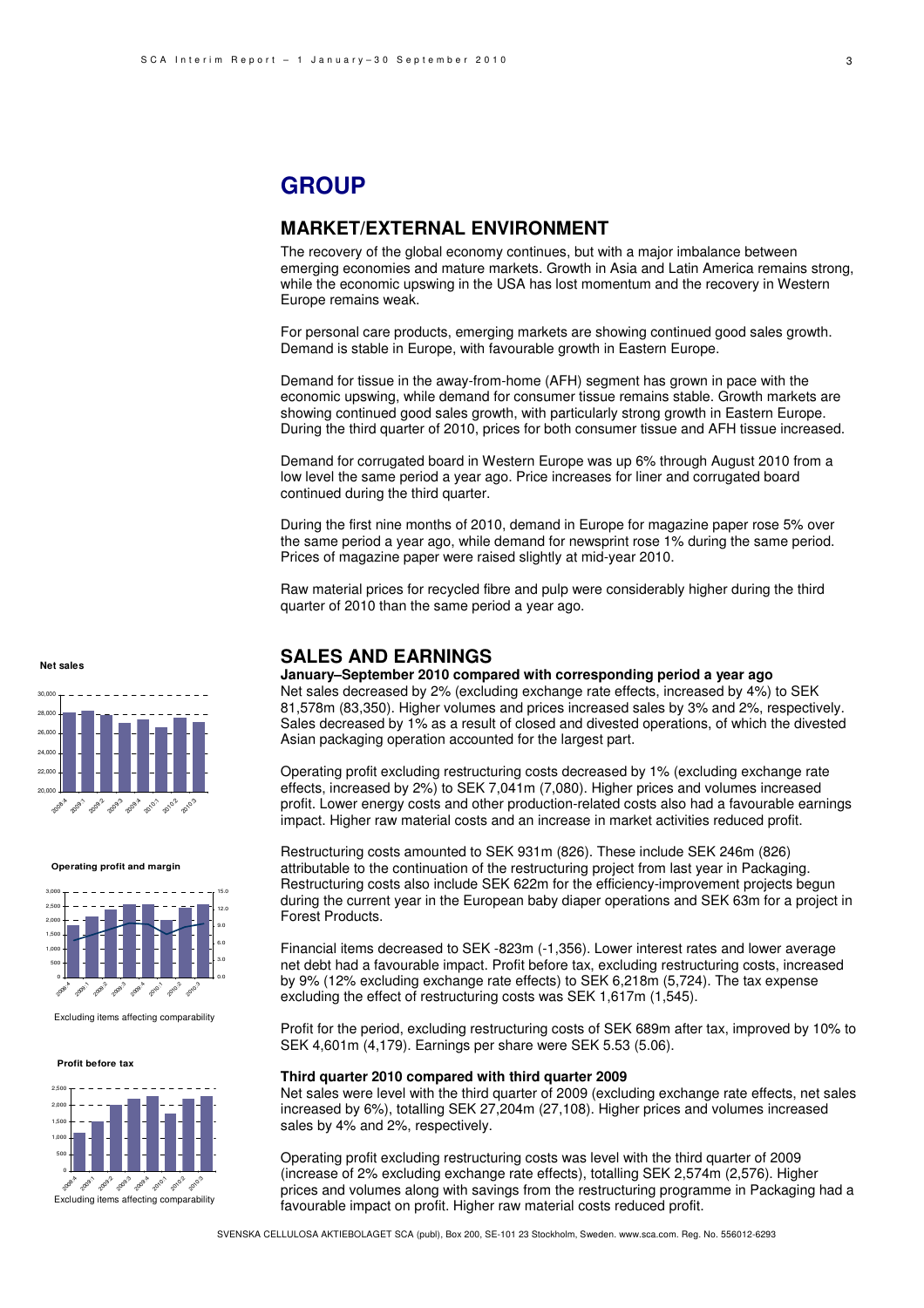Restructuring costs amounted to SEK 480m (387), of which SEK 417m pertained to projects in the European baby diaper operations and SEK 63m to actions taken in Forest Products.

Profit before tax, excluding restructuring costs, improved by 3% to SEK 2,274m (2,199).

Profit for the period, excluding restructuring costs, was SEK 1,741m (1,571). Earnings per share were SEK 1.95 (1.82).

## **CASH FLOW AND FINANCING**

Operating cash surplus amounted to SEK 11,178m (11,516). Working capital increased as a result of higher accounts receivable and larger inventories. The increase in inventories is mainly attributable to higher raw material prices. The cash flow effect from the change in working capital was SEK -1,763m (2,199). Working capital in relation to net sales was 9% (8%). Current capital expenditures were lower than a year ago and amounted to SEK -1,959m (-2,369). Operating cash flow was lower than a year ago and amounted to SEK 6,899m (10,695).

Financial items decreased to SEK -823m (-1,356). Tax payments were higher than a year ago and totalled SEK -1,083m (-412). Cash flow from current operations decreased, mainly as a result of the aforementioned change in working capital, to SEK 5,010m (8,946).

Strategic investments amounted to SEK -1,713m (-2,261). Acquisitions and divestments amounted to SEK 1,189m (11) and pertained mainly to the divestment of the Asian packaging operation. The dividend payout amounted to SEK -2,634m (-2,499). Net cash flow was SEK 1,852m (4,197).

Net debt decreased by SEK 2,416m since the start of the year, to SEK 38,014m. Net cash flow reduced net debt by SEK 1,852m, while fair value measurement of pension assets, pension obligations and financial instruments increased net debt by SEK 1,511m. Exchange rate movements attributable to the strengthening of the Swedish krona decreased net debt by SEK 2,075m. The debt/equity ratio was 0.59 (0.60 at the beginning of the year). The debt payment capacity improved to 33% (30%).

As per 30 September 2010, SCA had outstanding commercial paper worth SEK 6,935m maturing within 12 months. Unutilised credit facilities amounted to SEK 30,732m, of which long-term facilities amounted to SEK 27,766m. Cash and cash equivalents amounted to SEK 3,956m.

## **EQUITY**

Consolidated equity decreased during the period by SEK 3,361m to SEK 64,545m. Net profit for the period increased equity by SEK 3,912m. Equity decreased by SEK 2,634m through the shareholder dividend and by SEK 1,154m after tax through revaluation of the net pension liability to fair value. Fair value measurement of financial instruments increased equity by SEK 340m after tax. Exchange rate movements, including the effect of hedges of net investments in foreign assets, decreased equity by SEK 3,825m.

## **TAX**

A tax expense of 26% is reported for the period, which is also the estimated tax rate for the full year 2010.

# **OTHER EVENTS**

### **Previous quarters 2010**

During the second quarter of 2010 SCA initiated an efficiency improvement project in its European baby diaper operations through a decision to close its Personal Care factory in Linselles, France. The plant closure is planned for mid-2011. The annual savings are estimated at EUR 15m and are expected to be achieved starting with the third quarter of 2011.

The divestment of SCA's Asian packaging operation was completed at the end of the second quarter. The operation was deconsolidated as per the end of April 2010. The selling price was USD 200m and was paid in cash on 30 June. The transaction gave rise to neither a capital gain nor capital loss.

### **Cashflow from current operations**

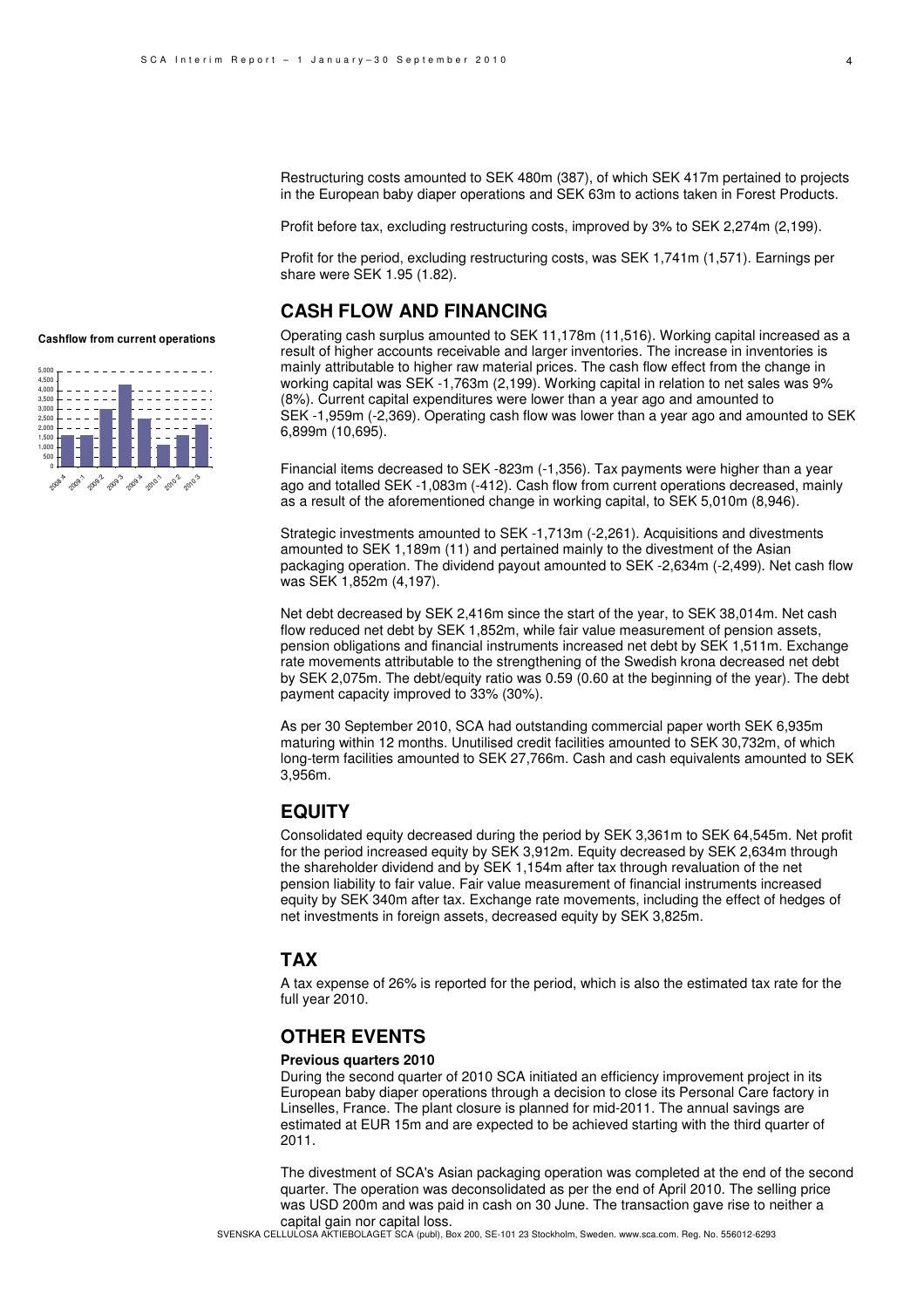Also at the end of the second quarter, a decision was made to proceed with an efficiency improvement project in Forest Products at the Ortviken paper mill in Sweden. Fully completed, the project is estimated to generate annual savings of SEK 45m.

During the second quarter, Camilla Weiner was named as the new Senior Vice President of Corporate Communications, and Kersti Strandqvist was appointed as Senior Vice President of the newly established corporate staff function for Sustainability. Both positions are included in SCA's Corporate Senior Management Team, and both of these persons assumed their respective positions during the third quarter.

#### **Third quarter 2010**

SCA and Persson Invest have formed a co-owned sawmill company in Sweden, Gällö Timber AB. SCA owns 50% of the shares. The company includes three sawmills, of which SCA previously owned Stugun. The company is consolidated as per 1 July 2010. Gällö Timber AB adds net sales of approximately SEK 500m annually to SCA and annual volume of approximately 230,000  $m^3$  of solid-wood products.

In August 2010 SCA acquired Copamex's baby diaper operations in Mexico and Central America. The acquisition amount corresponded to approximately USD 50m on a debt-free basis. Copamex manufactures baby diapers sold under the well known Dry Kids brand in the Mexican market and Tessy Babies brand in Central America. Sales in 2009 totalled approximately USD 60m. The acquired operation is the third largest supplier of baby diapers in the Mexican market. The acquisition was completed following approval by the Mexican competition authorities and is consolidated as from 1 October 2010.

Standard & Poor's changed SCA's outlook from negative to stable. The current credit rating is BBB+.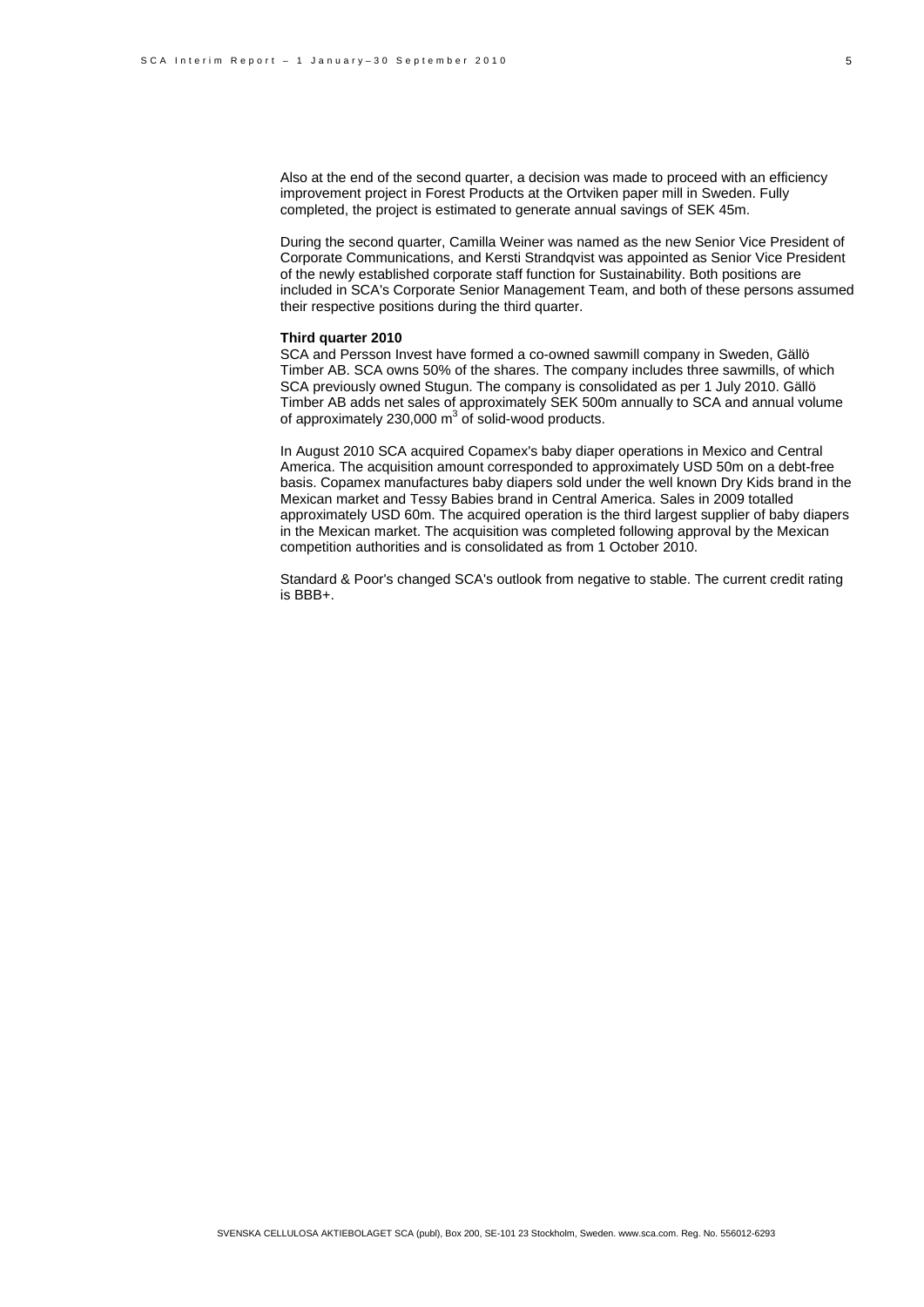# **PERSONAL CARE**

**Share of Group, net sales 1009** 



#### **Share of Group, operating profit**



**Net sales**



#### **Operating profit and margin**



#### **Deviations, operating profit (%)**

| 1009 vs. 0909 |     |
|---------------|-----|
| Price/mix     | -12 |
| Volume        | 10  |
| Raw material  | -1  |
| Energy        | U   |
| Currency      | -3  |
| Other         | n   |
|               |     |

| <b>SEKm</b>                                                                                                         | 1009   | 0909   | %    | 2010:3 | 2009:3 | %     |  |
|---------------------------------------------------------------------------------------------------------------------|--------|--------|------|--------|--------|-------|--|
| Net sales                                                                                                           | 18.652 | 19.323 | -3   | 6.125  | 6.197  | -1    |  |
| Operating surplus'                                                                                                  | 3.083  | 3.200  | $-4$ | 989    | 1.099  | -10   |  |
| Operating profit                                                                                                    | 2.187  | 2.334  | -6   | 697    | 810    | $-14$ |  |
| Operating margin, %'                                                                                                | 11.7   | 12.1   |      | 11.4   | 13.1   |       |  |
| Operating cash flow                                                                                                 | 2.255  | 3.352  |      | 601    | 1.465  |       |  |
| t) Evoluding rootrugturing coata, which are reported as items offeeting comparability outside of the Personal Carol |        |        |      |        |        |       |  |

1) Excluding restructuring costs, which are reported as items affecting comparability outside of the Personal Care business area.

To meet the rising demand for hygiene products in Russia, SCA is investing in local production, and during the third quarter of 2010 a new baby diaper production plant was inaugurated. In 2011 production of incontinence care products will start in the same plant.

The retail market for incontinence care products in Europe, where SCA is the clear market leader with its Tena brand, continues to show strong growth. Products targeted at women dominate in the retail segment, however, the fastest growth is in the men's category.

In baby diapers, SCA has strengthened its leading position in the Nordic countries with its Libero brand. During the third quarter of 2010, SCA acquired Copamex's baby diaper operations in Mexico and Central America. The acquired operation is the third largest supplier of baby diapers in the Mexican market.

Demand for feminine care products is favourable in Mexico, and SCA has increased its market share. This is partly due to the fact that the greatest growth is taking place for scented products.

#### **January–September 2010 compared with corresponding period a year ago**

Net sales decreased by 3% (increased by 1% excluding exchange rate effects) to SEK 18,652m (19,323). Sales rose 2% as a result of higher volumes, but decreased by 1% as a result of increased market activities. In emerging markets, sales rose 7% excluding exchange rate effects.

Operating profit was 6% lower than a year ago (3% excluding exchange rate effects) and amounted to SEK 2,187m (2,334). Profit was favourably affected by higher volumes for incontinence and feminine care products. Increased market activities had a negative effect on earnings.

Operating cash surplus decreased to SEK 3,080m (3,249). Operating cash flow decreased to SEK 2,255m (3,352). Cash flow decreased as a result of a lower operating cash surplus and higher level of tied up working capital. Current capital expenditures were lower than the same period a year ago.

#### **Third quarter 2010 compared with third quarter 2009**

Net sales decreased by 1% (increased by 2% excluding exchange rate effects) to SEK 6,125m (6,197). Higher volumes increased sales by 3%, while increased market activities lowered sales by 1%.

Sales of Tena-brand incontinence care products increased by 4%, excluding exchange rate effects. Growth in Latin America, Russia and Eastern Europe remained very favourable.

Sales of baby diapers decreased by 4%, excluding exchange rate effects. The decrease is mainly associated with lower volumes in Europe for products sold under retailers' private labels.

Sales of feminine care products rose 5%, excluding exchange rate effects. Good growth in Latin America – partly through the acquisition in Argentina in 2009 – contributed to the increase.

Operating profit decreased by 14% (11% excluding exchange rate effects) to SEK 697 m (810). The earnings decline is mainly attributable to sharply higher raw material costs and increased market activities. Higher volumes of incontinence and feminine care products increased earnings.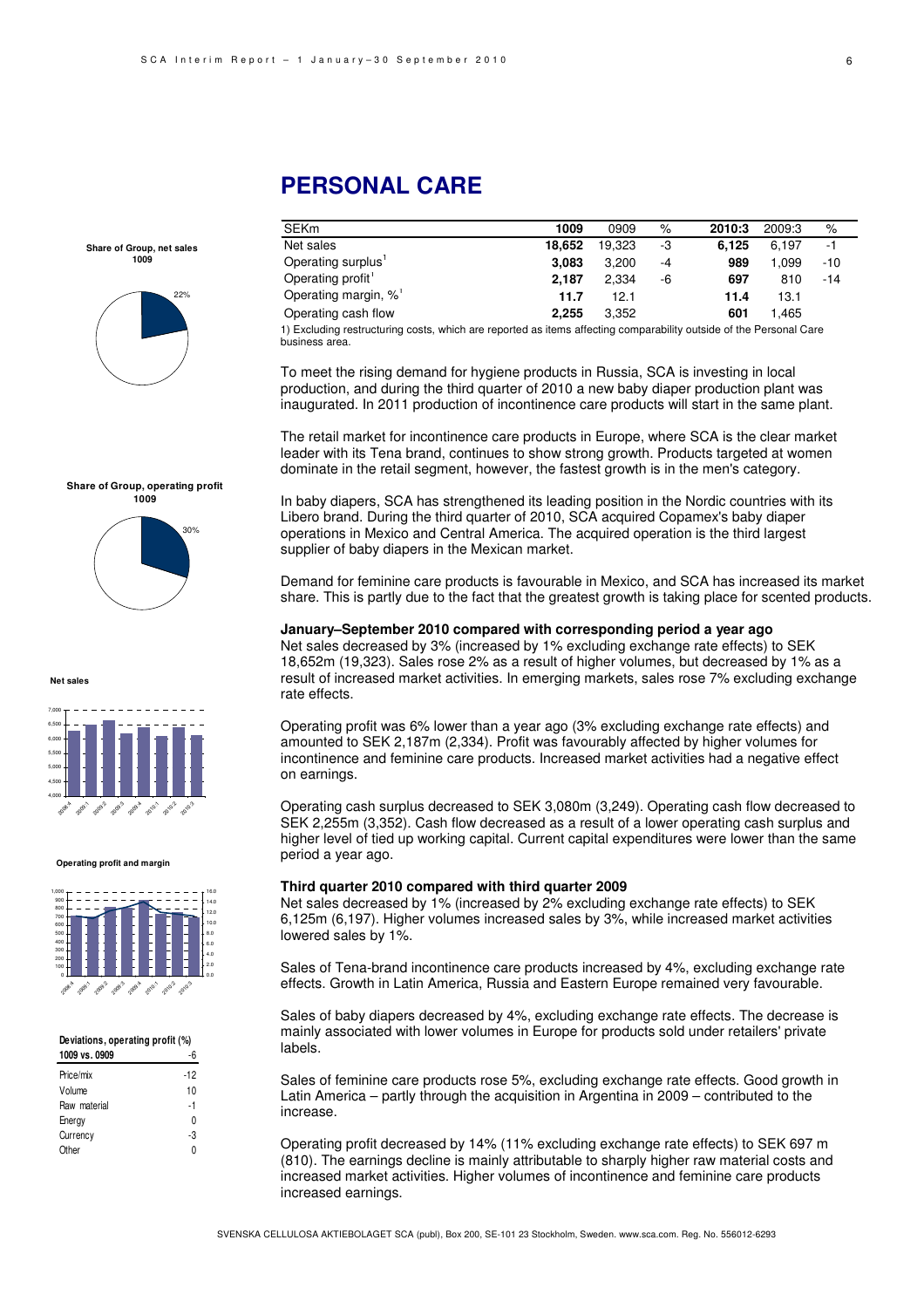#### 7

# **TISSUE**

| <b>SEKm</b>         | 1009   | 0909   | $\%$  | 2010:3 | 2009:3 | $\%$ |
|---------------------|--------|--------|-------|--------|--------|------|
| Net sales           | 29.716 | 31.087 | $-4$  | 9.924  | 10.147 | -2   |
| Operating surplus   | 3.874  | 4.842  | $-20$ | 1.285  | 1.689  | -24  |
| Operating profit    | 2.254  | 2.981  | $-24$ | 753    | 1.102  | -32  |
| Operating margin, % | 7.6    | 9.6    |       | 7.6    | 10.9   |      |
| Operating cash flow | 2.825  | 4.723  |       | 1.083  | 2,321  |      |

Implementation of the new brand platform in Europe continues with the aim of reducing the number of brands and using specific brands for products for personal hygiene and object hygiene, respectively.

Prices of tissue rose during the third quarter of 2010 over the preceding quarter. Price increases carried out will have full effect during the fourth quarter of 2010.

#### **January–September 2010 compared with corresponding period a year ago**

Net sales decreased by 4% (increased by 2% excluding exchange rate effects) to SEK 29,716m (31,087). Sales increased by 2% as a result of higher volumes primarily in the AFH segment. Sales in emerging markets increased by 4%, excluding exchange rate movements.

Operating profit decreased by 24% (21% excluding exchange rate effects) to SEK 2,254m (2,981). Significantly higher raw material costs had a negative effect on profit. Lower energy and distribution costs, and higher volumes, had a favourable effect on profit.

Operating cash surplus decreased to SEK 3,920m (4,840), and operating cash flow decreased to SEK 2,825m (4,723). Cash flow decreased as a result of the lower level of operating cash surplus and higher level of tied-up working capital. Current net capital expenditures were lower than a year ago.

#### **Third quarter 2010 compared with third quarter 2009**

Net sales decreased by 2% (increased by 2% excluding exchange rate effects) to SEK 9,924m (10,147m). Lower volumes decreased sales by 1%, while higher prices and an improved product mix increased sales by 3%.

Sales of consumer tissue increased by 1%, excluding exchange rate effects. The increase is mainly related to strong growth in Eastern Europe.

Sales of AFH tissue increased by 4% excluding exchange rate effects. The increase is mainly attributable to North America and Latin America.

Operating profit fell 32% (31% excluding exchange rate effects) to SEK 753m (1,102). Profit was hurt by significantly higher raw material costs and slightly lower volumes. Higher prices and lower energy costs, and other production costs, had a favourable earnings impact.



**Share of Group, net sales 1009**

**Share of Group, operating profit 1009**



**Net sales**



**Operating profit and margin**



| Deviations, operating profit (%) |  |  |
|----------------------------------|--|--|
| 1000 ve 0000                     |  |  |

| าบบฮ ขจ. บฮบฮ | $\cdot$ |
|---------------|---------|
| Price/mix     | -1      |
| Volume        | 2       |
| Raw material  | $-68$   |
| Energy        | 8       |
| Currency      | -3      |
| Other         | 38      |
|               |         |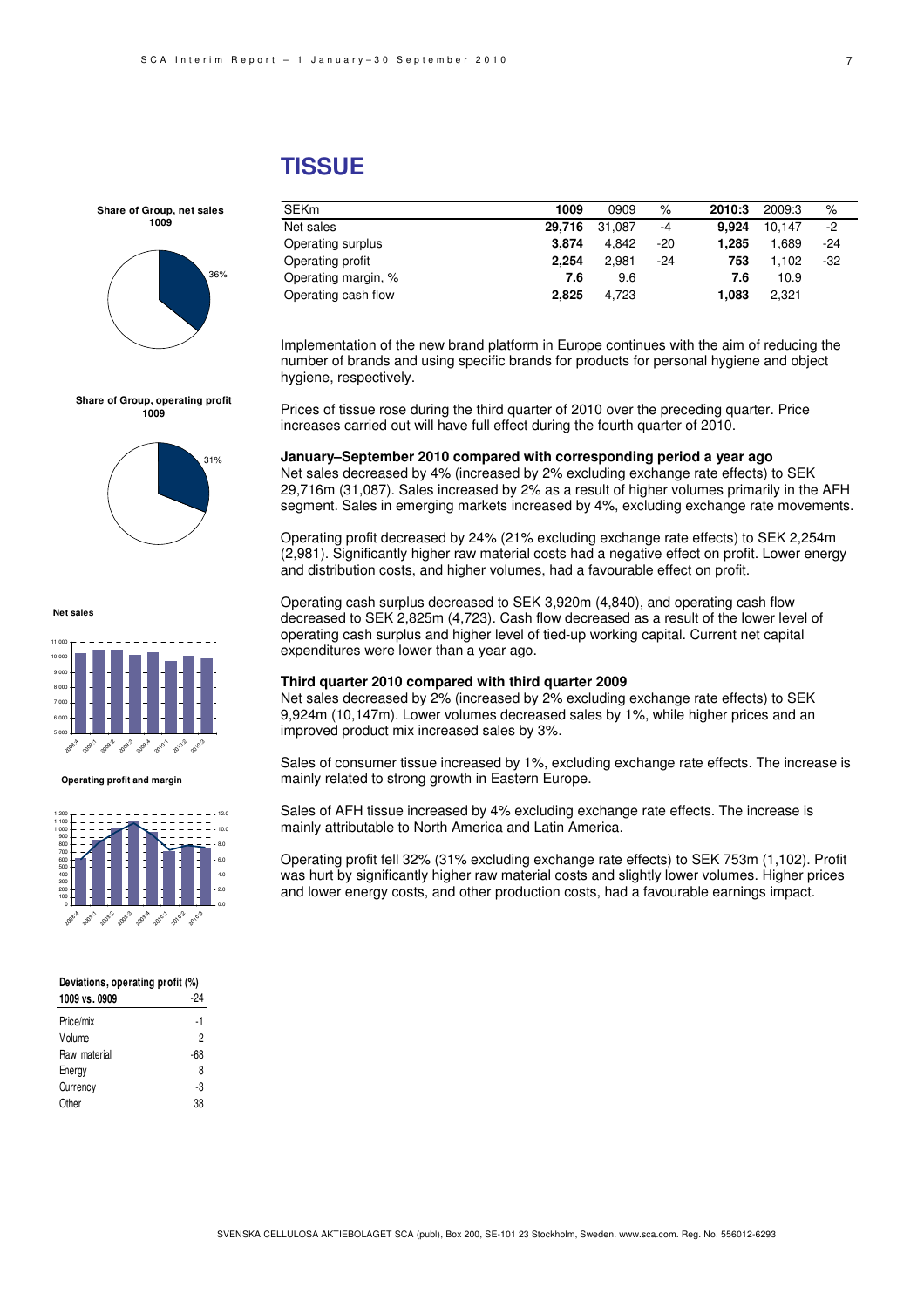# **PACKAGING**

| SEKm                                       | 1009   | 0909   | %     | 2010:3 | 2009:3 | $\%$ |
|--------------------------------------------|--------|--------|-------|--------|--------|------|
| <b>Deliveries</b>                          |        |        |       |        |        |      |
| - Liner products, thousand tonnes          | 1.591  | 1.532  | $4^*$ | 536    | 509    | 5    |
| - Corrugated board, million m <sup>2</sup> | 2.640  | 2.488  | 6     | 868    | 832    | 4    |
| Net sales                                  | 22,228 | 21,399 | 4     | 7,392  | 6.946  | 6    |
| Operating surplus'                         | 2.066  | 1,556  | 33    | 838    | 601    | 39   |
| Operating profit <sup>1</sup>              | 1.010  | 264    | 283   | 512    | 172    | 198  |
| Operating margin, % <sup>1</sup>           | 4.5    | 1.2    |       | 6.9    | 2.5    |      |
| Operating cash flow                        | 685    | 413    |       | 678    | 313    |      |

1) Excluding restructuring costs, which are reported as items affecting comparability outside of the Packaging business area.

\*) Adjusted for the closure of the New Hythe testliner mill, deliveries increased by 9%.

In the ongoing restructuring programme, which was begun in 2009, 15 corrugated board plants in Europe and the testliner plant in the UK have been closed. Personnel reductions corresponding to approximately 1,800 positions have been carried out. At the end of the third quarter of 2010, approximately 85% of the projected annual savings of SEK 1,070m had been achieved.

### **January–September 2010 compared with corresponding period a year ago**

Net sales rose 4% (19% excluding exchange rate effects, divestments and closures) to SEK 22,228m (21,399). Higher prices and volumes increased sales by 10% and 9%, respectively. The closure of the New Hythe testliner mill in the UK in 2009, together with the divestment of the Asian packaging operation during the second quarter, reduced sales by 5%. Corrugated board prices were an average of 7% higher than the same period a year ago.

Operating profit was SEK 1,010m (264). The increase is mainly attributable to higher prices and volumes, and savings from the ongoing restructuring programme. Higher raw material costs and exchange rate effects had a lowering effect on profit.

Operating cash surplus improved to SEK 2,043m (1,505), and operating cash flow was SEK 685m (413). A higher level of tied-up working capital was partly compensated by a lower level of current capital expenditures.

#### **Third quarter 2010 compared with third quarter 2009**

Net sales rose 6% (24% excluding exchange rate effects and divestments) to SEK 7,392m (6,946). Net sales increased by 16% as a result of higher prices, and by 8% as a result of higher volumes. The divestment of the Asian packaging operation lowered sales by 7%. Prices for corrugated board were 10% higher than in the corresponding period a year ago.

Operating profit increased to SEK 512m (172). Higher prices and volumes, and savings from the restructuring programme, increased profit. Higher raw material costs and negative exchange rate effects reduced profit.



**Share of Group, net sales 1009**

27%



**Net sales**



**Operating profit and margin**



#### **Deviations, operating profit (%)**

| 1009 vs. 0909 | 283    |
|---------------|--------|
| Price/mix     | 571    |
| Volume        | 149    |
| Raw material  | $-546$ |
| <b>Energy</b> | ŋ      |
| Currency      | $-27$  |
| Other         | 136    |
|               |        |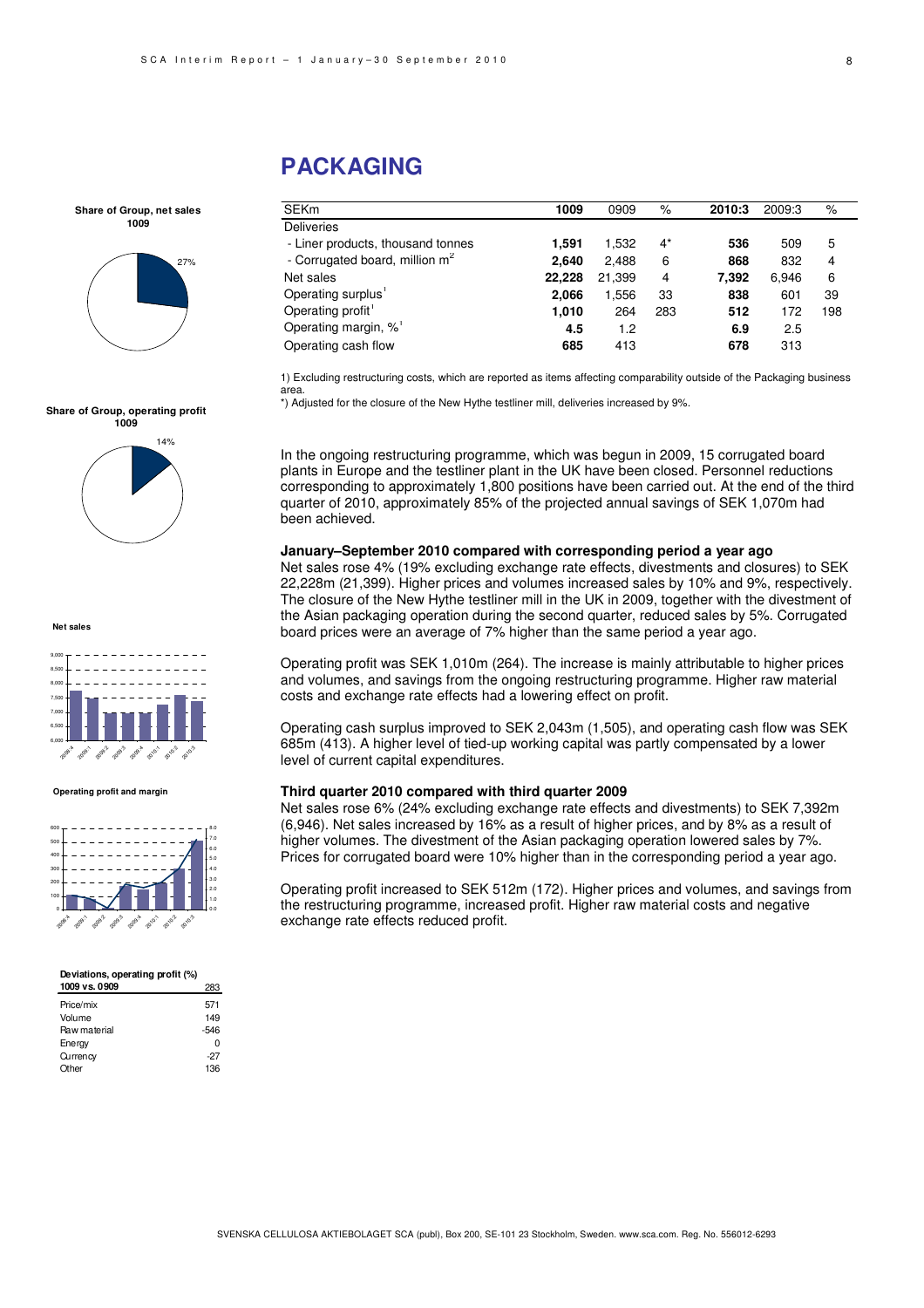#### **Share of Group, net sales 1009**



#### **Share of Group, operating profit 1009**



**Net sales**



#### **Operating profit and margin**



#### **Deviations, operating profit (%)**

| 1009 vs. 0909 |     |
|---------------|-----|
| Price/mix     | -10 |
| Volume        | 2   |
| Raw material  | -4  |
| Energy        | 2   |
| Currency      | 1   |
| Other         | 10  |
|               |     |

# **FOREST PRODUCTS**

| <b>SEKm</b>                                    | 1009      | 0909     | %        | 2010:3  | 2009:3 | %  |
|------------------------------------------------|-----------|----------|----------|---------|--------|----|
| <b>Deliveries</b>                              |           |          |          |         |        |    |
| - Publication papers, thousand tonnes          | 1.184     | 1.159    | 2        | 399     | 399    | 0  |
| - Solid-wood products, thousand m <sup>3</sup> | $1.345**$ | $1.254*$ | 7        | $514**$ | 385*   | 34 |
| Net sales                                      | 12.833    | 12.782   | $\Omega$ | 4.415   | 4.145  | 7  |
| Operating surplus <sup>1</sup>                 | 2.886     | 2,871    |          | 1,028   | 960    |    |
| Operating profit <sup>1</sup>                  | 1.863     | 1.842    |          | 685     | 617    | 11 |
| Operating margin, % <sup>1</sup>               | 14.5      | 14.4     |          | 15.5    | 14.9   |    |
| Operating cash flow                            | 1.513     | 2.444    |          | 678     | 1.044  |    |

\*) Delivered volumes for previous periods have been adjusted.

\*\*) Includes approximately 75,000 m<sup>3</sup> from the Gällö and Tjärnvik sawmills, which are consolidated as from 1 July 2010. 1) Excluding restructuring costs, which are reported as items affecting comparability outside of the Forest Products business area.

An efficiency improvement programme at the Ortviken paper mill was started during the third quarter. The project entails a reduction of 90 employees, accounting for roughly 10% of the workforce. Fully implemented at the end of 2011, the annual savings are estimated at SEK 45m.

#### **January–September 2010 compared with corresponding period a year ago**

Net sales were level with the same period a year ago (increase of 2% excluding exchange rate effects) and totalled SEK 12,833m (12,782). Sales decreased by 8% as a result of lower prices for publication papers, while higher prices for pulp and solid-wood products had a favourable effect on sales, by 7%. Higher volumes increased sales by 3%.

Operating profit increased by 1% (2% excluding exchange rate effects) to SEK 1,863m (1,842). Profit for the publication paper operations fell sharply as a result of lower prices and higher raw material prices, to SEK -77m (1,002). Operating profit for the pulp and solid-wood operations increased, mainly a result of higher prices.

Operating cash surplus increased to SEK 2,408m (2,237), while operating cash flow decreased to SEK 1,513m (2,444). The higher operating cash surplus did not compensate for a higher level of tied-up working capital.

#### **Third quarter 2010 compared with third quarter 2009**

Net sales increased by 7% (8% excluding exchange rate effects) to SEK 4,415m (4,145). Higher volumes and higher prices for the pulp and sawmill operations were offset by lower prices for the publication paper operations.

Operating profit rose 11% (7% excluding exchange rate effects) to SEK 685m (617). Higher prices and volumes in the pulp and sawmill operations were offset by lower prices in the publication paper operations and higher raw material and energy costs.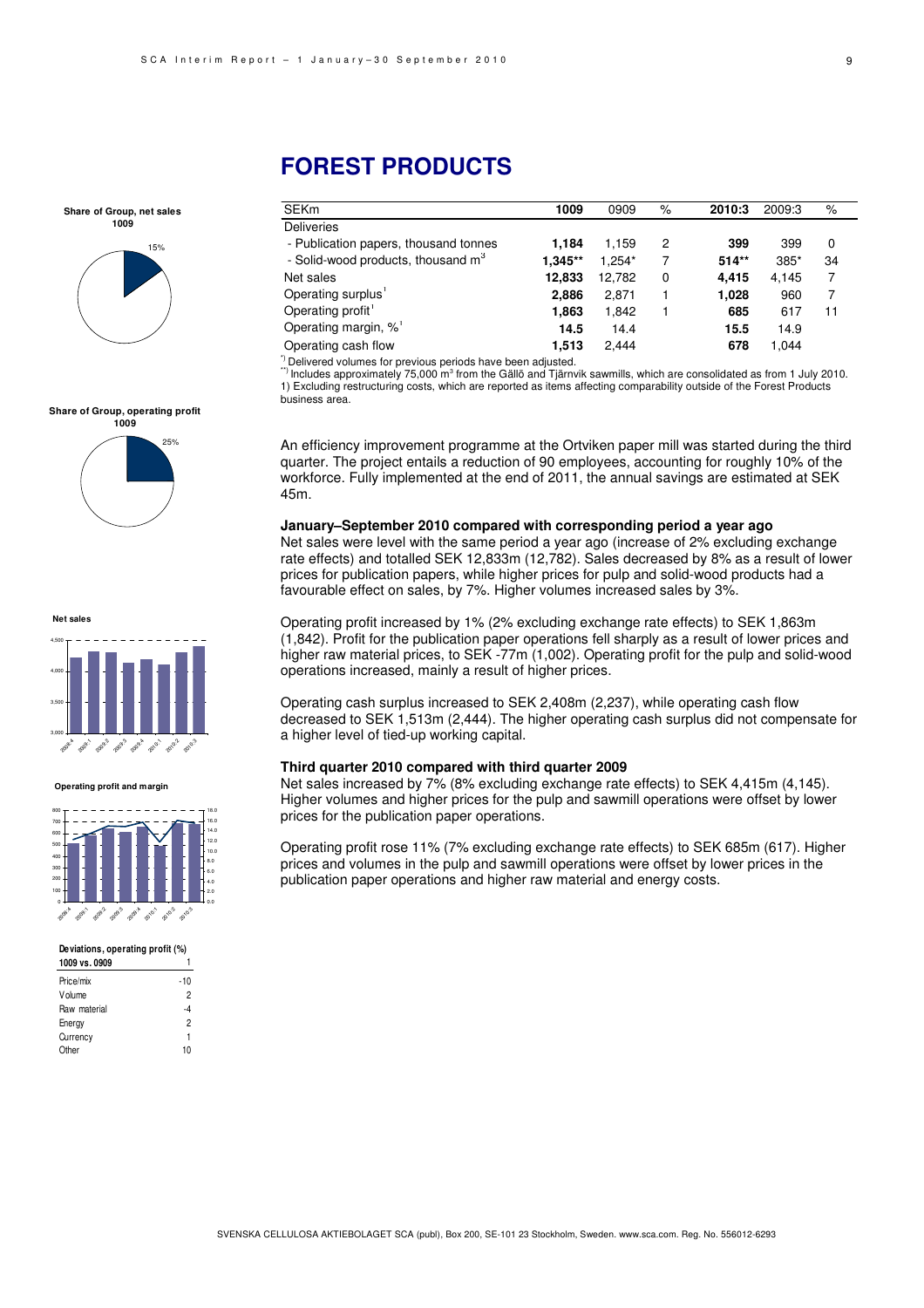# **SHARE DISTRIBUTION**

| 30 September 2010           | Class A     | Class B     | Total       |
|-----------------------------|-------------|-------------|-------------|
| Registered number of shares | 101,492,723 | 603.617.371 | 705,110,094 |
| - of which treasury shares  |             | 2,767,605   | 2,767,605   |

At the end of the period, the proportion of Class A shares was 14.4%. During the third quarter, at the request of shareholders a total of 459,148 Class A shares were converted to Class B shares. The total number of votes in the company is 1,618,544,601.

# **RISKS AND UNCERTAINTIES**

SCA's risk exposure and risk management are described on pages 46–51 of the 2009 Annual Report. No significant changes have taken place that have affected the reported risks.

It can be noted that imbalances in world trade have led to tensions between countries. This stems in part from individual countries' currency policies, aimed at improving the competitiveness of the respective countries. In times of weak growth, there is a greater risk of this type of action leading to countermeasures, such as protectionism.

Risks in conjunction with company acquisitions are analysed in the due diligence processes that SCA carries out prior to all acquisitions. In cases where acquisitions have been carried out that may affect the assessment of SCA's risk exposure, these are described under the heading "Other events" in interim reports. No significant acquisitions were made during the period.

#### **Risk management processes**

SCA's board decides on the Group's strategic direction, based on recommendations made by Group management. Responsibility for the long-term, overall management of strategic risks corresponds to the company's delegation structure, from the Board to the CEO and from the CEO to the business area heads. This means that most operational risks are managed by SCA's business areas at the local level, but that they are co-ordinated when considered necessary. The tools used in this co-ordination consist primarily of the business areas' regular reporting and the annual strategy process, where risks and risk management are a part of the process.

SCA's financial risk management is centralised, as is the Group's internal bank for the Group companies' financial transactions and management of the Group's energy risks. Financial risks are managed in accordance with the Group's finance policy, which is adopted by SCA's board and which – together with SCA's energy risk policy – makes up a framework for risk management. Risks are compiled and followed up on a regular basis to ensure compliance with these guidelines. SCA has also centralised other risk management.

SCA has a staff function for internal audit, which monitors compliance in the organisation with the Group's policies.

## **RELATED PARTY TRANSACTIONS**

No transactions have been carried out between SCA and related parties that had a material impact on the company's financial position and results of operations.

## **ACCOUNTING PRINCIPLES**

This interim report has been prepared in accordance with IAS 34 and recommendation RFR 1.3 of the Swedish Financial Reporting Board (RFR), and with regard to the Parent Company, according to RFR 2.3. The accounting principles applied correspond to those described in the 2009 Annual Report, except for with respect to a number of amendments to existing standards and new interpretations that took effect on 1 January 2010. For SCA, IFRS 3 (revised) Business Combinations and IAS 27 (revised) Consolidated and Separate Financial Statements, are judged to be relevant for the structuring of the financial statements and their accounting principles.

## **FUTURE REPORTS**

The year-end report for 2010 will be published on 27 January 2011.

## **INVITATION TO PRESS CONFERENCE ON Q3**

The media and analysts are invited to attend a press conference at which this interim report will be presented by Jan Johansson, President and CEO.

Time: Thursday, 28 October, 10.30 CET. Location: Klarasalen, Målargatan 1, Stockholm, Sweden.

The press conference will be webcast live at www.sca.com. It is also possible to participate in the press conference by phone, by calling +44 20 7162 0177, +1 334 323 6203, or +46-8-5052 0114.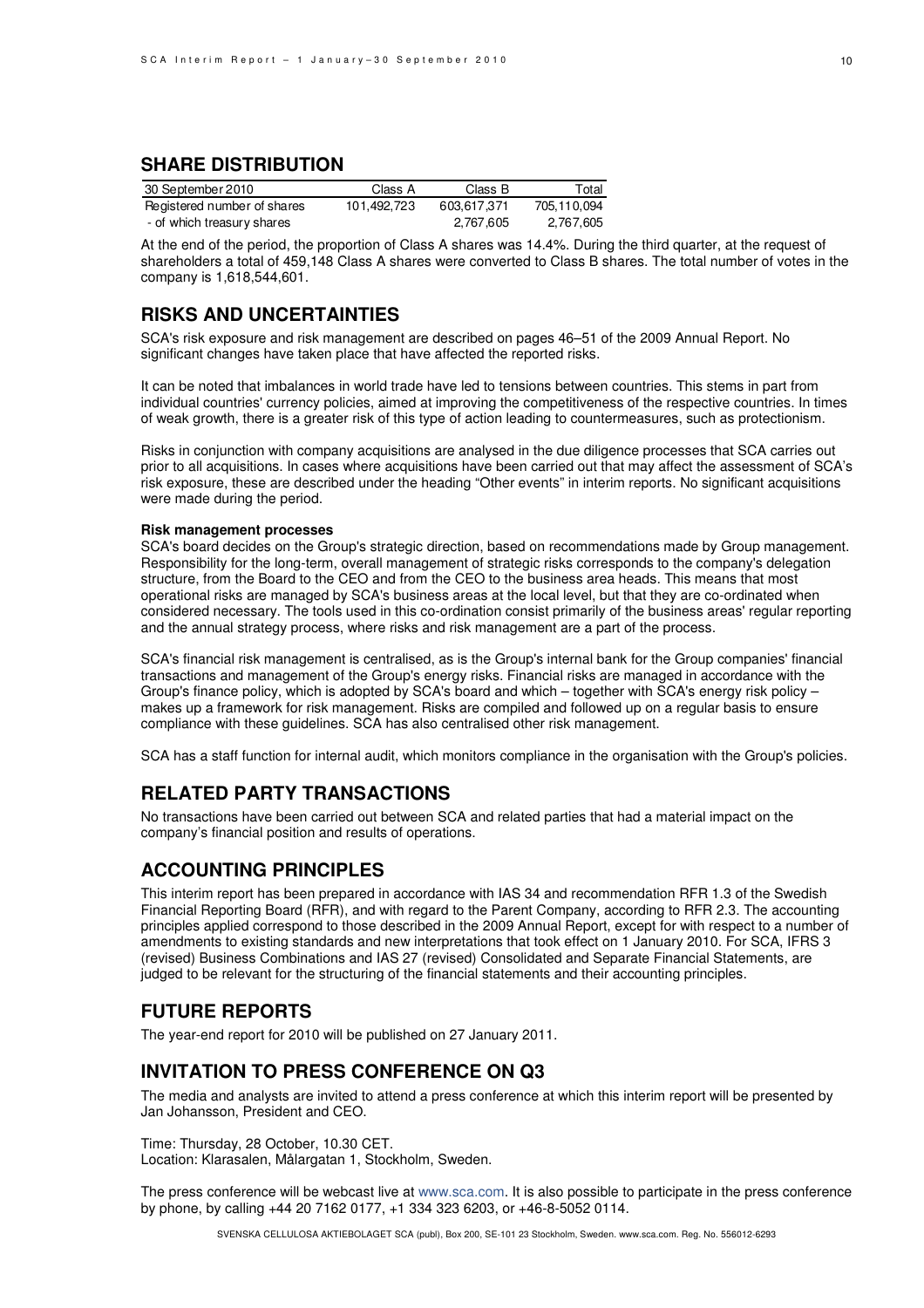# **OPERATING CASH FLOW ANALYSIS**

| <b>SEKm</b>                                  | 1009      | 0909      |
|----------------------------------------------|-----------|-----------|
| Operating cash surplus                       | 11,178    | 11,516    |
| Change in working capital                    | $-1,763$  | 2,199     |
| Current capital expenditures, net            | $-1,959$  | $-2,369$  |
| Restructuring costs, etc.                    | -557      | $-651$    |
| Operating cash flow                          | 6,899     | 10,695    |
|                                              |           |           |
| Financial items                              | $-823$    | $-1,356$  |
| Income taxes paid                            | $-1,083$  | $-412$    |
| Other                                        | 17        | 19        |
| Cash flow from current operations            | 5,010     | 8,946     |
|                                              |           |           |
| Acqui si tions                               | $-81$     | 4         |
| Strategic capital expenditures, fixed assets | $-1,713$  | $-2,261$  |
| <b>Divestments</b>                           | 1,270     | 7         |
| Cash flow before dividend                    | 4.486     | 6,696     |
| Dividend                                     | $-2,634$  | $-2,499$  |
| Net cash flow                                | 1,852     | 4.197     |
|                                              |           |           |
| Net debt at the start of the period          | $-40,430$ | $-47,002$ |
| Net cash flow                                | 1,852     | 4,197     |
| Remeasurement to equity                      | $-1,511$  | $-903$    |
| Currency effects                             | 2,075     | 1,673     |
| Net debt at the end of the period            | $-38,014$ | $-42,035$ |
|                                              |           |           |
| Debt/equity ratio                            | 0.59      | 0.64      |
| Debt payment capacity, %                     | 33        | 30        |
|                                              |           |           |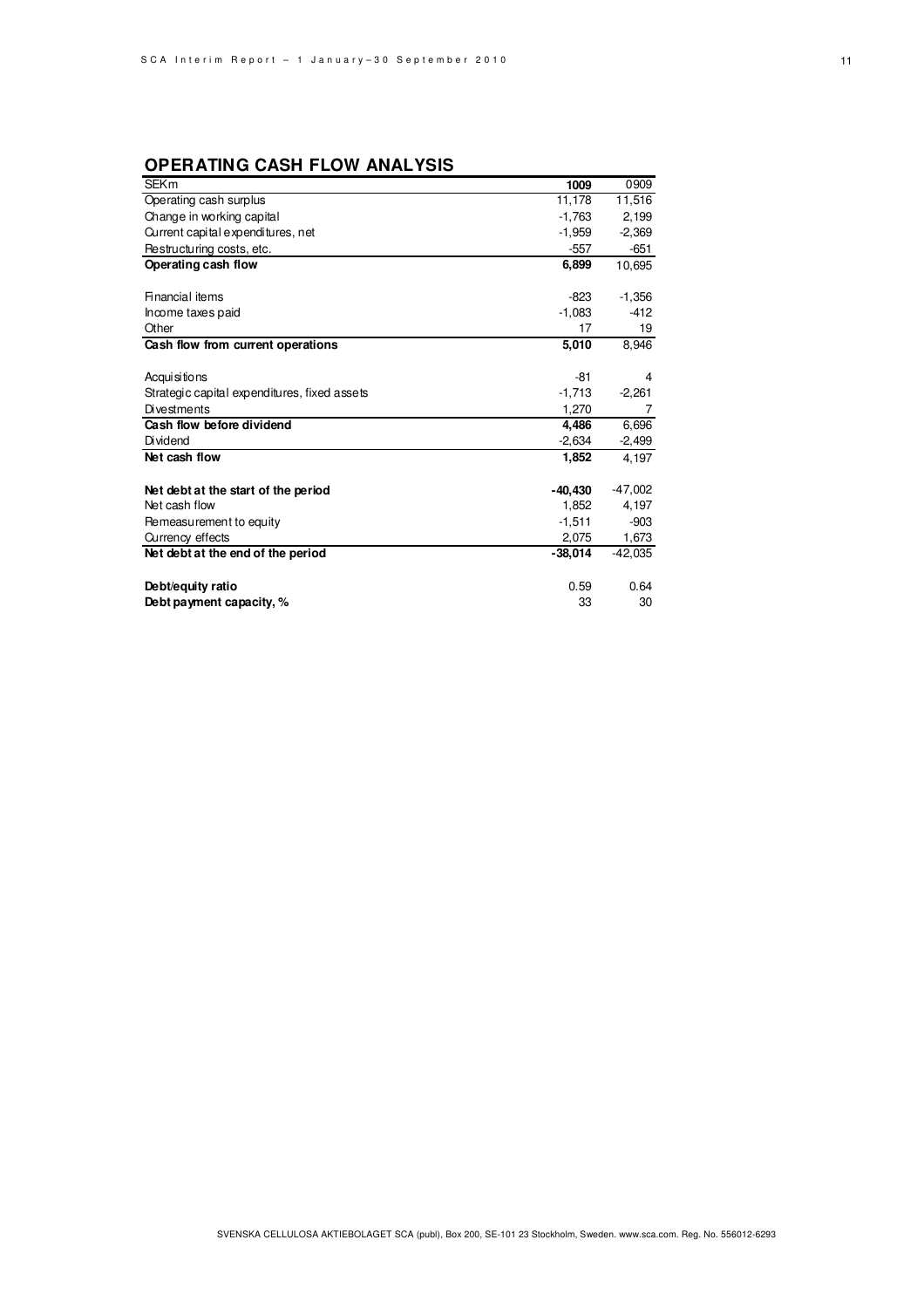# **CASH FLOW STATEMENT**

| <b>SEKm</b>                                                           | 1009     | 0909          |
|-----------------------------------------------------------------------|----------|---------------|
|                                                                       |          |               |
| <b>Operating activities</b>                                           |          |               |
| Profit before tax                                                     | 5,287    | 4,898         |
| Adjustment for non-cash items <sup>1</sup>                            | 4,517    | 4,454         |
|                                                                       | 9,804    | 9,352         |
| Paid tax                                                              | $-1,083$ | -412<br>8,940 |
| Cash flow from operating activities before changes in working capital | 8,721    |               |
| Cash flow from changes in working capital                             |          |               |
| Change in inventories                                                 | $-1,690$ | 2,041         |
| Change in operating receivables                                       | $-2,891$ | 962           |
| Change in operating liabilities                                       | 2,817    | -804          |
| Cash flow from operating activities                                   | 6,957    | 11,139        |
| <b>Investing activities</b>                                           |          |               |
| Acquisition of operations                                             | $-62$    | 4             |
| Sold operations                                                       | 190      | 7             |
| Acquisition tangible and intangible assets                            | -3,843   | $-4,777$      |
| Sale of tangible assets                                               | 178      | 150           |
| Payment of loans to external parties                                  | -110     | 0             |
| Repayment of loans from external parties                              | 0        | 426           |
| Cash flow from investing activities                                   | $-3,647$ | $-4,190$      |
| <b>Financing activities</b>                                           |          |               |
| Amortisation of debt                                                  | $-1,792$ | $-5,012$      |
| Dividends paid                                                        | $-2,634$ | $-2,499$      |
| Cash flow from financing activities                                   | $-4,426$ | $-7,511$      |
|                                                                       |          |               |
| Cash flow for the period                                              | $-1,116$ | -562          |
| Cash and cash equivalents at the beginning of the year                | 5,148    | 5,738         |
| Exchange differences in cash and cash equivalents                     | -76      | -80           |
| Cash and cash equivalents at the end of the period                    | 3,956    | 5,096         |
|                                                                       |          |               |
|                                                                       |          |               |
| Reconciliation with operating cash flow analysis                      |          |               |
| Cash flow for the period                                              | $-1,116$ | -562          |
| Deducted items:                                                       |          |               |
| Payment of loans to external parties                                  | 110      | 0             |
| Repayment of loans from external parties                              | 0        | -426          |
| Amortisation of debt                                                  | 1,792    | 5,012         |
| Added items:                                                          |          |               |
| Net debt in acquired and divested operations                          | 1,061    | 0             |
| Accrued interest                                                      | 12       | 176           |
| Investments through finance leases                                    | -7       | -3            |
| Net cash flow according to operating cash flow analysis               | 1,852    | 4,197         |
|                                                                       |          |               |
| Depreciation and impairment, fixed assets                             | 4,849    | 5,430         |
| Fair-value measurement/net growth of forest assets                    | -485     | -621          |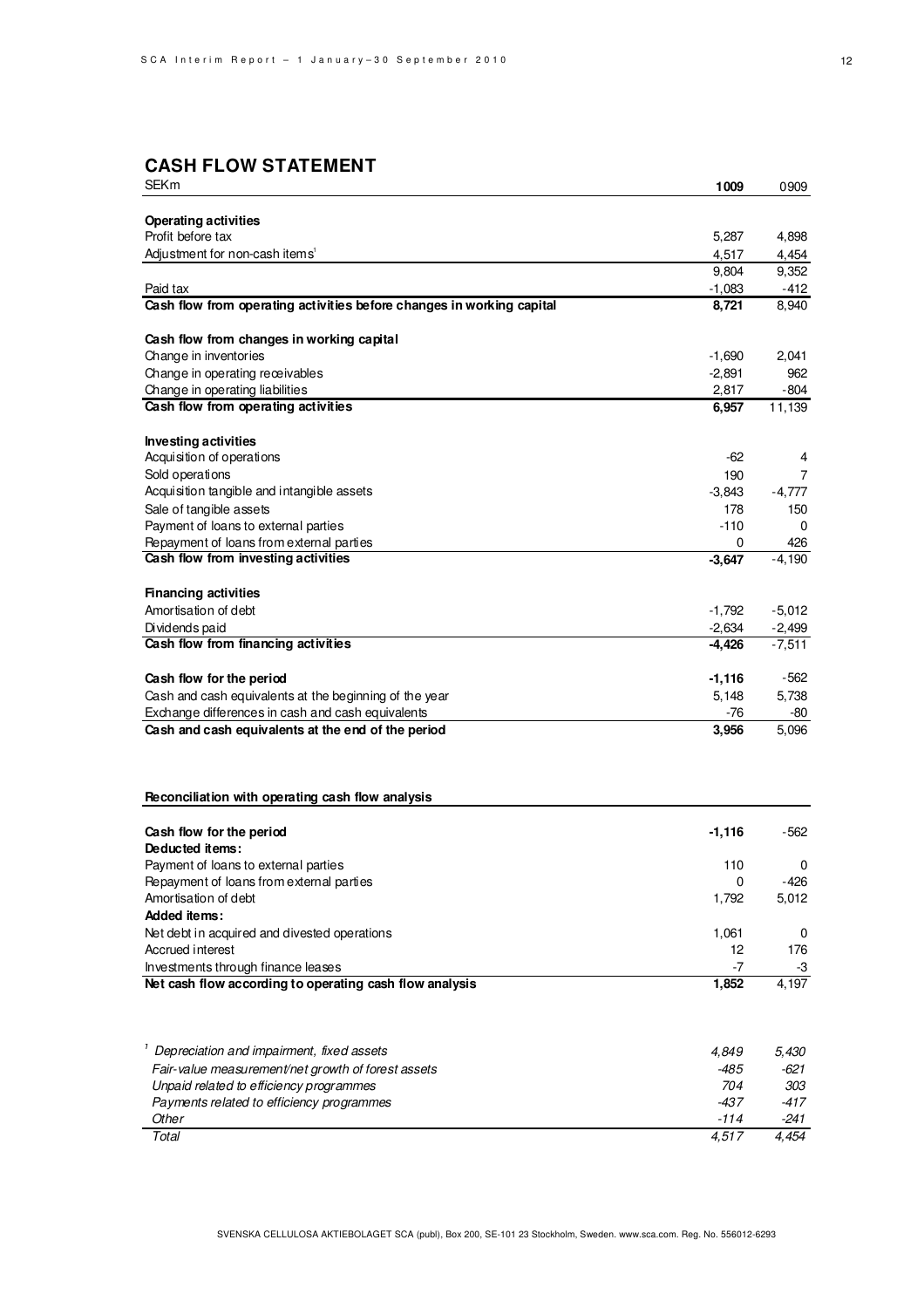# **CONSOLIDATED INCOME STATEMENT**

| <b>Net sales</b><br>27,204<br>27,652<br>81,578<br>83,350<br>27,108<br>Cost of goods sold <sup>1</sup><br>$-63,778$<br>$-21,093$<br>$-20,551$<br>$-21,242$<br>$-63,022$<br><b>Gross profit</b><br>6,111<br>6,557<br>6,410<br>18,556<br>19,572<br>Sales, general and administration <sup>1</sup><br>$-3,578$<br>$-3,995$<br>$-11,594$<br>$-12,524$<br>$-3,992$<br>Items affecting comparability <sup>2</sup><br>-480<br>$-387$<br>$-207$<br>$-826$<br>-931<br>Share in profits of associates<br>41<br>25<br>79<br>32<br>11<br>2,189<br>6,254<br><b>Operating profit</b><br>2,094<br>2,233<br>6,110<br><b>Financial items</b><br>$-300$<br>$-377$<br>$-244$<br>$-823$<br>$-1,356$<br>Profit before tax<br>1,794<br>1,812<br>1,989<br>5,287<br>4,898<br>$-539$<br>Tax<br>-415<br>$-519$<br>$-1,375$<br>$-1,322$<br>Net profit for the period<br>1,379<br>1,293<br>1,450<br>3,912<br>3,576<br>Earnings attributable to:<br>Owners of the parent<br>1,372<br>1,279<br>1,435<br>3,881<br>3,554<br>Non-controlling interests<br>7<br>14<br>15<br>31<br>22<br>Earnings per share, SEK - owners of the parent<br>- before dilution effects<br>1.95<br>1.82<br>2.04<br>5.53<br>5.06<br>- after dilution effects<br>1.95<br>1.82<br>2.04<br>5.53<br>5.06<br>Calculation of earnings per share<br>2010:3<br>2009:3<br>1009<br>0909<br>2010:2<br>Earnings attributable to owners of the parent<br>1,372<br>1,435<br>3,554<br>1,279<br>3,881<br>Average no. of shares before dilution, millions<br>702.3<br>702.3<br>702.3<br>702.3<br>702.3<br>0.0<br>0.0<br>0.0<br>Warrants<br>0.0<br>0.0<br>702.3<br>Average no. of shares after dilution<br>702.3<br>702.3<br>702.3<br>702.3<br><sup>1</sup> Of which, depreciation<br>$-1,554$<br>$-1,686$<br>$-1,598$<br>$-4,747$<br>$-5,132$<br><sup>2</sup> Distribution of items affecting comparability, per function |
|--------------------------------------------------------------------------------------------------------------------------------------------------------------------------------------------------------------------------------------------------------------------------------------------------------------------------------------------------------------------------------------------------------------------------------------------------------------------------------------------------------------------------------------------------------------------------------------------------------------------------------------------------------------------------------------------------------------------------------------------------------------------------------------------------------------------------------------------------------------------------------------------------------------------------------------------------------------------------------------------------------------------------------------------------------------------------------------------------------------------------------------------------------------------------------------------------------------------------------------------------------------------------------------------------------------------------------------------------------------------------------------------------------------------------------------------------------------------------------------------------------------------------------------------------------------------------------------------------------------------------------------------------------------------------------------------------------------------------------------------------------------------------------------------------------------------------------------------------|
|                                                                                                                                                                                                                                                                                                                                                                                                                                                                                                                                                                                                                                                                                                                                                                                                                                                                                                                                                                                                                                                                                                                                                                                                                                                                                                                                                                                                                                                                                                                                                                                                                                                                                                                                                                                                                                                  |
|                                                                                                                                                                                                                                                                                                                                                                                                                                                                                                                                                                                                                                                                                                                                                                                                                                                                                                                                                                                                                                                                                                                                                                                                                                                                                                                                                                                                                                                                                                                                                                                                                                                                                                                                                                                                                                                  |
|                                                                                                                                                                                                                                                                                                                                                                                                                                                                                                                                                                                                                                                                                                                                                                                                                                                                                                                                                                                                                                                                                                                                                                                                                                                                                                                                                                                                                                                                                                                                                                                                                                                                                                                                                                                                                                                  |
|                                                                                                                                                                                                                                                                                                                                                                                                                                                                                                                                                                                                                                                                                                                                                                                                                                                                                                                                                                                                                                                                                                                                                                                                                                                                                                                                                                                                                                                                                                                                                                                                                                                                                                                                                                                                                                                  |
|                                                                                                                                                                                                                                                                                                                                                                                                                                                                                                                                                                                                                                                                                                                                                                                                                                                                                                                                                                                                                                                                                                                                                                                                                                                                                                                                                                                                                                                                                                                                                                                                                                                                                                                                                                                                                                                  |
|                                                                                                                                                                                                                                                                                                                                                                                                                                                                                                                                                                                                                                                                                                                                                                                                                                                                                                                                                                                                                                                                                                                                                                                                                                                                                                                                                                                                                                                                                                                                                                                                                                                                                                                                                                                                                                                  |
|                                                                                                                                                                                                                                                                                                                                                                                                                                                                                                                                                                                                                                                                                                                                                                                                                                                                                                                                                                                                                                                                                                                                                                                                                                                                                                                                                                                                                                                                                                                                                                                                                                                                                                                                                                                                                                                  |
|                                                                                                                                                                                                                                                                                                                                                                                                                                                                                                                                                                                                                                                                                                                                                                                                                                                                                                                                                                                                                                                                                                                                                                                                                                                                                                                                                                                                                                                                                                                                                                                                                                                                                                                                                                                                                                                  |
|                                                                                                                                                                                                                                                                                                                                                                                                                                                                                                                                                                                                                                                                                                                                                                                                                                                                                                                                                                                                                                                                                                                                                                                                                                                                                                                                                                                                                                                                                                                                                                                                                                                                                                                                                                                                                                                  |
|                                                                                                                                                                                                                                                                                                                                                                                                                                                                                                                                                                                                                                                                                                                                                                                                                                                                                                                                                                                                                                                                                                                                                                                                                                                                                                                                                                                                                                                                                                                                                                                                                                                                                                                                                                                                                                                  |
|                                                                                                                                                                                                                                                                                                                                                                                                                                                                                                                                                                                                                                                                                                                                                                                                                                                                                                                                                                                                                                                                                                                                                                                                                                                                                                                                                                                                                                                                                                                                                                                                                                                                                                                                                                                                                                                  |
|                                                                                                                                                                                                                                                                                                                                                                                                                                                                                                                                                                                                                                                                                                                                                                                                                                                                                                                                                                                                                                                                                                                                                                                                                                                                                                                                                                                                                                                                                                                                                                                                                                                                                                                                                                                                                                                  |
|                                                                                                                                                                                                                                                                                                                                                                                                                                                                                                                                                                                                                                                                                                                                                                                                                                                                                                                                                                                                                                                                                                                                                                                                                                                                                                                                                                                                                                                                                                                                                                                                                                                                                                                                                                                                                                                  |
|                                                                                                                                                                                                                                                                                                                                                                                                                                                                                                                                                                                                                                                                                                                                                                                                                                                                                                                                                                                                                                                                                                                                                                                                                                                                                                                                                                                                                                                                                                                                                                                                                                                                                                                                                                                                                                                  |
|                                                                                                                                                                                                                                                                                                                                                                                                                                                                                                                                                                                                                                                                                                                                                                                                                                                                                                                                                                                                                                                                                                                                                                                                                                                                                                                                                                                                                                                                                                                                                                                                                                                                                                                                                                                                                                                  |
|                                                                                                                                                                                                                                                                                                                                                                                                                                                                                                                                                                                                                                                                                                                                                                                                                                                                                                                                                                                                                                                                                                                                                                                                                                                                                                                                                                                                                                                                                                                                                                                                                                                                                                                                                                                                                                                  |
|                                                                                                                                                                                                                                                                                                                                                                                                                                                                                                                                                                                                                                                                                                                                                                                                                                                                                                                                                                                                                                                                                                                                                                                                                                                                                                                                                                                                                                                                                                                                                                                                                                                                                                                                                                                                                                                  |
|                                                                                                                                                                                                                                                                                                                                                                                                                                                                                                                                                                                                                                                                                                                                                                                                                                                                                                                                                                                                                                                                                                                                                                                                                                                                                                                                                                                                                                                                                                                                                                                                                                                                                                                                                                                                                                                  |
|                                                                                                                                                                                                                                                                                                                                                                                                                                                                                                                                                                                                                                                                                                                                                                                                                                                                                                                                                                                                                                                                                                                                                                                                                                                                                                                                                                                                                                                                                                                                                                                                                                                                                                                                                                                                                                                  |
|                                                                                                                                                                                                                                                                                                                                                                                                                                                                                                                                                                                                                                                                                                                                                                                                                                                                                                                                                                                                                                                                                                                                                                                                                                                                                                                                                                                                                                                                                                                                                                                                                                                                                                                                                                                                                                                  |
|                                                                                                                                                                                                                                                                                                                                                                                                                                                                                                                                                                                                                                                                                                                                                                                                                                                                                                                                                                                                                                                                                                                                                                                                                                                                                                                                                                                                                                                                                                                                                                                                                                                                                                                                                                                                                                                  |
|                                                                                                                                                                                                                                                                                                                                                                                                                                                                                                                                                                                                                                                                                                                                                                                                                                                                                                                                                                                                                                                                                                                                                                                                                                                                                                                                                                                                                                                                                                                                                                                                                                                                                                                                                                                                                                                  |
|                                                                                                                                                                                                                                                                                                                                                                                                                                                                                                                                                                                                                                                                                                                                                                                                                                                                                                                                                                                                                                                                                                                                                                                                                                                                                                                                                                                                                                                                                                                                                                                                                                                                                                                                                                                                                                                  |
|                                                                                                                                                                                                                                                                                                                                                                                                                                                                                                                                                                                                                                                                                                                                                                                                                                                                                                                                                                                                                                                                                                                                                                                                                                                                                                                                                                                                                                                                                                                                                                                                                                                                                                                                                                                                                                                  |
|                                                                                                                                                                                                                                                                                                                                                                                                                                                                                                                                                                                                                                                                                                                                                                                                                                                                                                                                                                                                                                                                                                                                                                                                                                                                                                                                                                                                                                                                                                                                                                                                                                                                                                                                                                                                                                                  |
|                                                                                                                                                                                                                                                                                                                                                                                                                                                                                                                                                                                                                                                                                                                                                                                                                                                                                                                                                                                                                                                                                                                                                                                                                                                                                                                                                                                                                                                                                                                                                                                                                                                                                                                                                                                                                                                  |
| Cost of goods sold<br>-432<br>$-228$<br>$-197$<br>-779<br>$-607$                                                                                                                                                                                                                                                                                                                                                                                                                                                                                                                                                                                                                                                                                                                                                                                                                                                                                                                                                                                                                                                                                                                                                                                                                                                                                                                                                                                                                                                                                                                                                                                                                                                                                                                                                                                 |
| Sales, general and administration<br>-48<br>-159<br>$-10$<br>$-152$<br>$-219$                                                                                                                                                                                                                                                                                                                                                                                                                                                                                                                                                                                                                                                                                                                                                                                                                                                                                                                                                                                                                                                                                                                                                                                                                                                                                                                                                                                                                                                                                                                                                                                                                                                                                                                                                                    |
|                                                                                                                                                                                                                                                                                                                                                                                                                                                                                                                                                                                                                                                                                                                                                                                                                                                                                                                                                                                                                                                                                                                                                                                                                                                                                                                                                                                                                                                                                                                                                                                                                                                                                                                                                                                                                                                  |
| 2010:3<br>2009:3<br>2010:2<br>1009<br>0909                                                                                                                                                                                                                                                                                                                                                                                                                                                                                                                                                                                                                                                                                                                                                                                                                                                                                                                                                                                                                                                                                                                                                                                                                                                                                                                                                                                                                                                                                                                                                                                                                                                                                                                                                                                                       |
| 22.5<br>24.2<br>23.2<br>Gross margin<br>22.7<br>23.5                                                                                                                                                                                                                                                                                                                                                                                                                                                                                                                                                                                                                                                                                                                                                                                                                                                                                                                                                                                                                                                                                                                                                                                                                                                                                                                                                                                                                                                                                                                                                                                                                                                                                                                                                                                             |
| 8.1<br>7.5<br>7.5<br>Operating margin<br>7.7<br>8.1                                                                                                                                                                                                                                                                                                                                                                                                                                                                                                                                                                                                                                                                                                                                                                                                                                                                                                                                                                                                                                                                                                                                                                                                                                                                                                                                                                                                                                                                                                                                                                                                                                                                                                                                                                                              |
| Financial net margin<br>$-1.1$<br>$-1.4$<br>$-0.9$<br>$-1.0$<br>$-1.6$                                                                                                                                                                                                                                                                                                                                                                                                                                                                                                                                                                                                                                                                                                                                                                                                                                                                                                                                                                                                                                                                                                                                                                                                                                                                                                                                                                                                                                                                                                                                                                                                                                                                                                                                                                           |
| 6.6<br>7.2<br>5.9<br>6.7<br>6.5<br>Profit margin                                                                                                                                                                                                                                                                                                                                                                                                                                                                                                                                                                                                                                                                                                                                                                                                                                                                                                                                                                                                                                                                                                                                                                                                                                                                                                                                                                                                                                                                                                                                                                                                                                                                                                                                                                                                 |
| $-1.5$<br>Tax<br>$-1.9$<br>$-1.9$<br>$-1.7$<br>$-1.6$                                                                                                                                                                                                                                                                                                                                                                                                                                                                                                                                                                                                                                                                                                                                                                                                                                                                                                                                                                                                                                                                                                                                                                                                                                                                                                                                                                                                                                                                                                                                                                                                                                                                                                                                                                                            |
| Net margin<br>5.1<br>4.8<br>5.3<br>4.8<br>4.3                                                                                                                                                                                                                                                                                                                                                                                                                                                                                                                                                                                                                                                                                                                                                                                                                                                                                                                                                                                                                                                                                                                                                                                                                                                                                                                                                                                                                                                                                                                                                                                                                                                                                                                                                                                                    |
| <b>Excluding restructuring costs:</b><br>2010:3<br>0909<br>2009:3<br>1009                                                                                                                                                                                                                                                                                                                                                                                                                                                                                                                                                                                                                                                                                                                                                                                                                                                                                                                                                                                                                                                                                                                                                                                                                                                                                                                                                                                                                                                                                                                                                                                                                                                                                                                                                                        |
| 2010:2<br>23.2<br>23.5<br>Gross margin<br>22.5<br>24.2<br>22.7                                                                                                                                                                                                                                                                                                                                                                                                                                                                                                                                                                                                                                                                                                                                                                                                                                                                                                                                                                                                                                                                                                                                                                                                                                                                                                                                                                                                                                                                                                                                                                                                                                                                                                                                                                                   |
| Operating margin<br>8.8<br>8.5<br>9.5<br>9.5<br>8.6                                                                                                                                                                                                                                                                                                                                                                                                                                                                                                                                                                                                                                                                                                                                                                                                                                                                                                                                                                                                                                                                                                                                                                                                                                                                                                                                                                                                                                                                                                                                                                                                                                                                                                                                                                                              |
| Financial net margin<br>$-1.1$<br>$-0.9$<br>$-1.6$<br>$-1.4$<br>$-1.0$                                                                                                                                                                                                                                                                                                                                                                                                                                                                                                                                                                                                                                                                                                                                                                                                                                                                                                                                                                                                                                                                                                                                                                                                                                                                                                                                                                                                                                                                                                                                                                                                                                                                                                                                                                           |
| $7.9$<br>8.4<br>7.6<br>6.9<br>Profit margin<br>8.1                                                                                                                                                                                                                                                                                                                                                                                                                                                                                                                                                                                                                                                                                                                                                                                                                                                                                                                                                                                                                                                                                                                                                                                                                                                                                                                                                                                                                                                                                                                                                                                                                                                                                                                                                                                               |
| $-2.0$<br>$-2.3$<br>$-2.2$<br>$-2.0$<br>Tax<br>$-1.9$                                                                                                                                                                                                                                                                                                                                                                                                                                                                                                                                                                                                                                                                                                                                                                                                                                                                                                                                                                                                                                                                                                                                                                                                                                                                                                                                                                                                                                                                                                                                                                                                                                                                                                                                                                                            |
| 6.4<br>5.8<br>$5.7\,$<br>5.6<br>$5.0\,$<br>Net margin                                                                                                                                                                                                                                                                                                                                                                                                                                                                                                                                                                                                                                                                                                                                                                                                                                                                                                                                                                                                                                                                                                                                                                                                                                                                                                                                                                                                                                                                                                                                                                                                                                                                                                                                                                                            |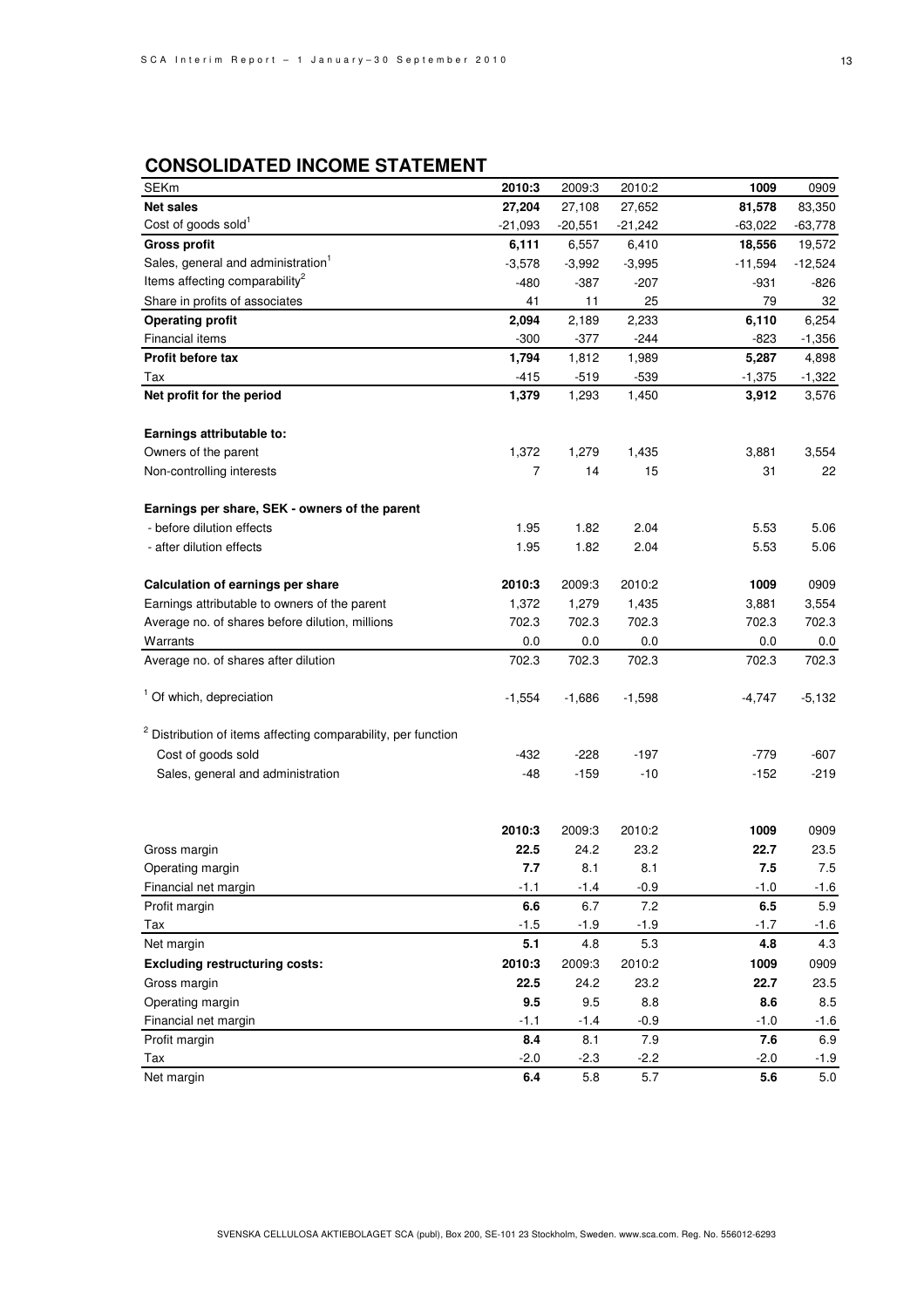# **CONSOLIDATED STATEMENT OF COMPREHENSIVE INCOME**

| <b>SEKm</b>                                                       | 2010:3   | 2009:3   | 2010:2   | 1009     | 0909     |
|-------------------------------------------------------------------|----------|----------|----------|----------|----------|
| Profit for the period                                             | 1,379    | 1,293    | 1,450    | 3,912    | 3,576    |
| Other comprehensive income for the period, net of tax:            |          |          |          |          |          |
| Actuarial gains/losses on defined benefit pension plans           | $-235$   | -86      | $-1,591$ | $-1,622$ | $-1,071$ |
| Available-for-sale financial assets                               | 111      | 146      | -94      | 109      | 275      |
| Cash flow hedges                                                  | -31      | 135      | 260      | 325      | 158      |
| Exchange differences on translating foreign operations            | $-4,488$ | $-5,102$ | -99      | $-7,778$ | $-3,841$ |
| Gains/losses from hedges of net investments in foreign operations | 1,617    | 2,164    | 469      | 4,006    | 1,727    |
| Income tax relating to components of other comprehensive income   | 74       | $-2$     | 372      | 374      | 231      |
| Other comprehensive income for the period, net of tax             | $-2,952$ | $-2,745$ | -683     | -4,586   | $-2,521$ |
| Total comprehensive income for the period                         | $-1,573$ | $-1,452$ | 767      | $-674$   | 1,055    |
| Total comprehensive income attributable to:                       |          |          |          |          |          |
| Owners of the parent                                              | $-1,538$ | $-1,414$ | 774      | -604     | 1,098    |
| Non-controlling interests                                         | -35      | -38      | $-7$     | $-70$    | $-43$    |

# **CONSOLIDATED STATEMENT OF CHANGES IN EQUITY**

| <b>SEKm</b>                               | 1009     | 0909        |
|-------------------------------------------|----------|-------------|
| Attributable to owners of the parent      |          |             |
| Opening balance, 1 January                | 67,156   | 66,450      |
| Total comprehensive income for the period | $-604$   | 1,098       |
| <b>Dividend</b>                           | $-2,599$ | $-2,458$    |
| <b>Closing balance</b>                    | 63,953   | 65,090      |
| Non-controlling interests                 |          |             |
| Opening balance, 1 January                | 750      | 802         |
| Total comprehensive income for the period | $-70$    | $-43$       |
| <b>Dividend</b>                           | $-35$    | $-41$       |
| Change in Group composition               | -53      | $\mathbf 0$ |
| <b>Closing balance</b>                    | 592      | 718         |
| Total equity, closing balance             | 64,545   | 65,808      |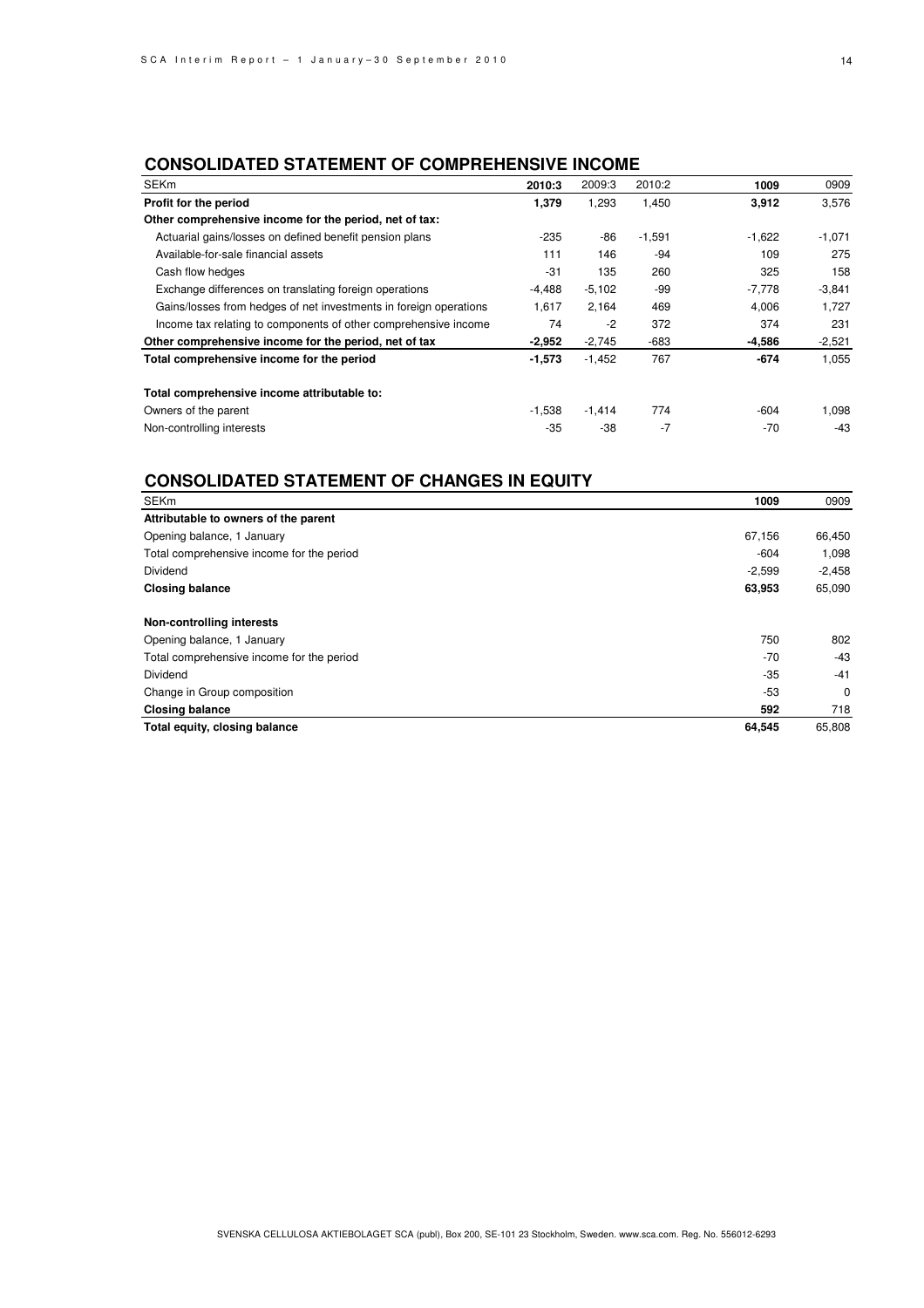# **CONSOLIDATED BALANCE SHEET**

| SEKm                                                                                       | 0 September 2010 | 31 December 2009 |
|--------------------------------------------------------------------------------------------|------------------|------------------|
|                                                                                            |                  |                  |
| <b>Assets</b>                                                                              |                  |                  |
| Goodwill                                                                                   | 17,609           | 19,147           |
| Other intangible assets                                                                    | 3,068            | 3,404            |
| Tangible assets                                                                            | 81,494           | 86,801           |
| Shares and participations                                                                  | 1,073            | 1,059            |
| Non-current financial assets <sup>1</sup>                                                  | 2,170            | 2,062            |
| Other non-current receivables                                                              | 1,547            | 1,334            |
| <b>Total non-current assets</b>                                                            | 106,961          | 113,807          |
| Operating receivables and inventories                                                      | 31,837           | 30,605           |
| Current financial assets                                                                   | 317              | 194              |
| Non-current assets held for sale                                                           | 94               | 105              |
| Cash and cash equivalents                                                                  | 3,956            | 5,148            |
| <b>Total current assets</b>                                                                | 36,204           | 36,052           |
| <b>Total assets</b>                                                                        | 143,165          | 149,859          |
| <b>Equity</b>                                                                              |                  |                  |
| Owners of the parent                                                                       | 63,953           | 67,156           |
| Minority interests                                                                         | 592              | 750              |
| <b>Total equity</b>                                                                        | 64,545           | 67,906           |
| <b>Liabilities</b>                                                                         |                  |                  |
| Provisions for pensions                                                                    | 4,409            | 3,567            |
| Other provisions                                                                           | 9,979            | 9,784            |
| Non-current financial liabilities                                                          | 21,956           | 30,343           |
| Other non-current liabilities                                                              | 876              | 662              |
| <b>Total non-current liabilities</b>                                                       | 37,220           | 44,356           |
|                                                                                            |                  |                  |
| Current financial liabilities <sup>2</sup>                                                 | 17,941           | 13,761           |
| Operating liabilities                                                                      | 23,459           | 23,836           |
| <b>Total current liabilities</b>                                                           | 41,400           | 37,597           |
| <b>Total liabilities</b>                                                                   | 78,620           | 81,953           |
| <b>Total equity and liabilities</b>                                                        | 143,165          | 149,859          |
|                                                                                            |                  |                  |
| Debt/equity ratio                                                                          | 0.59             | 0.60             |
| Visible equity/assets ratio                                                                | 45%              | 45%              |
| Return on capital employed                                                                 | 8%               | 7%               |
| Return on equity                                                                           | 8%               | 7%               |
| <b>Excluding restructuring costs:</b>                                                      |                  |                  |
| Return on capital employed                                                                 | 9%               | 8%               |
| Return on equity                                                                           | 9%               | 9%               |
|                                                                                            |                  |                  |
| <sup>1</sup> Of which pension assets                                                       | 229              | 230              |
| <sup>2</sup> Committed credit lines amount to SEK 30,732m of which unutilised SEK 30,732m. |                  |                  |
| Capital employed                                                                           | 102,559          | 108,336          |
| - of which working capital                                                                 | 9,442            | 8,126            |
|                                                                                            |                  |                  |
| Net debt                                                                                   | 38,014           | 40,430           |
| Shareholders' equity                                                                       | 64,545           | 67,906           |
| Provisions for restructuring costs are included in the balance sheet as follows:           |                  |                  |
| - Other provisions*                                                                        | 618              | 346              |
| - Operating liabilities                                                                    | 750              | 777              |
| *) of which, provision for tax risks                                                       | 246              | 258              |
|                                                                                            |                  |                  |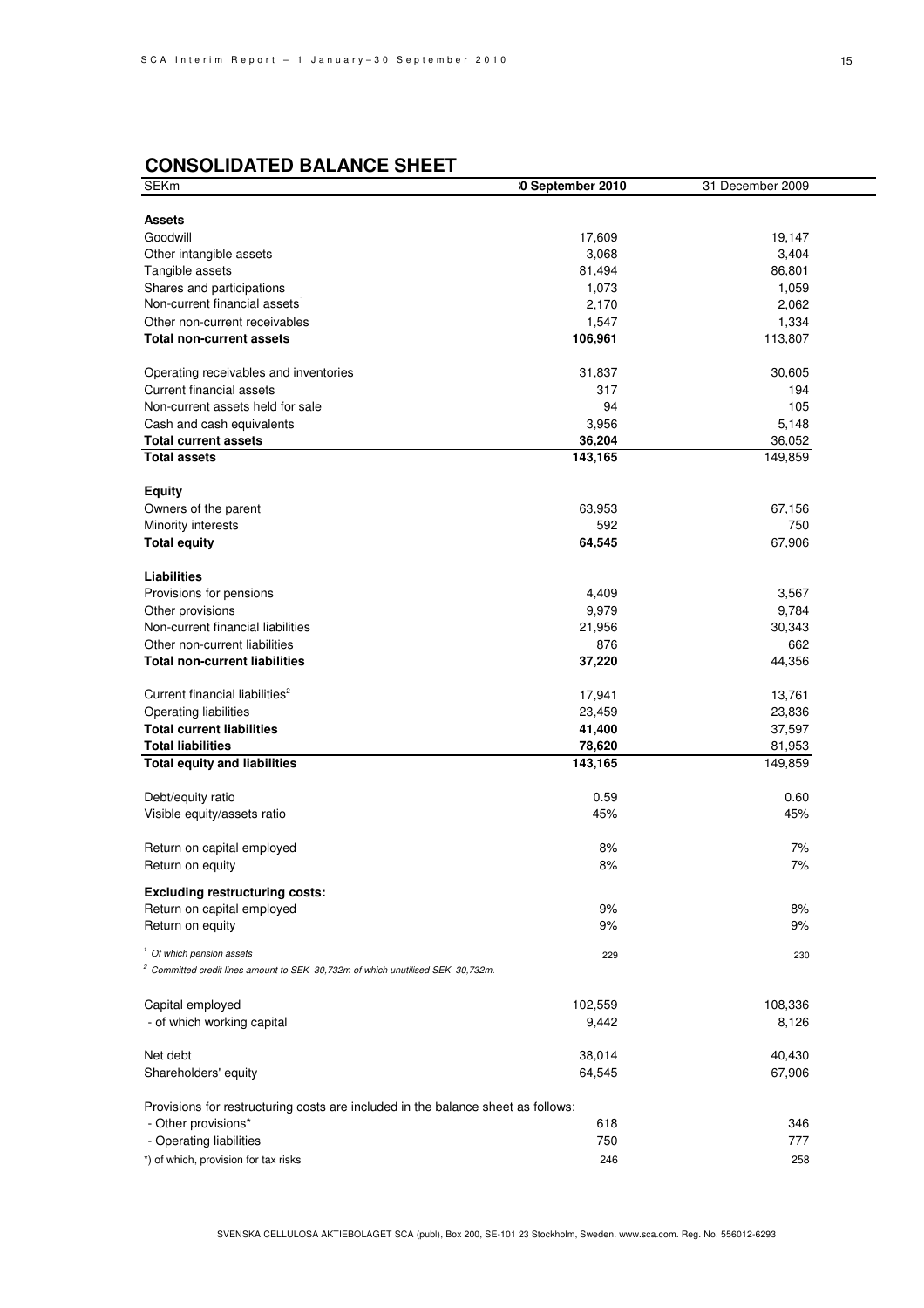### **NET SALES**

| <b>SEKm</b>                            | 1009     | 0909     | 2010:3   | 2010:2   | 2010:1 | 2009:4 | 2009:3 | 2009:2 |
|----------------------------------------|----------|----------|----------|----------|--------|--------|--------|--------|
| Personal Care                          | 18.652   | 19,323   | 6.125    | 6.418    | 6,109  | 6,393  | 6,197  | 6,650  |
| Tissue                                 | 29.716   | 31.087   | 9.924    | 10.064   | 9,728  | 10,338 | 10.147 | 10,474 |
| Packaging                              | 22.228   | 21.399   | 7,392    | 7,583    | 7.253  | 6.960  | 6,946  | 6,958  |
| <b>Forest Products</b>                 | 12.833   | 12.782   | 4.415    | 4,308    | 4.110  | 4.201  | 4.145  | 4,304  |
| - Publication papers                   | 6,381    | 7.467    | 2.131    | 2.086    | 2,164  | 2,292  | 2.457  | 2.475  |
| - Pulp, timber and solid-wood products | 6.452    | 5,315    | 2,284    | 2,222    | ,946   | .909   | .688   | .829   |
| Other                                  | 1.377    | 1,052    | 491      | 512      | 374    | 418    | 420    | 261    |
| Intra-group deliveries                 | $-3.228$ | $-2.293$ | $-1.143$ | $-1.233$ | $-852$ | $-803$ | $-747$ | $-732$ |
| <b>Total net sales</b>                 | 81.578   | 83.350   | 27.204   | 27.652   | 26.722 | 27.507 | 27.108 | 27.915 |

### **OPERATING PROFIT**

| <b>SEKm</b>                                        | 1009     | 0909     | 2010:3 | 2010:2 | 2010:1 | 2009:4 | 2009:3 | 2009:2 |
|----------------------------------------------------|----------|----------|--------|--------|--------|--------|--------|--------|
| Personal Care                                      | 2,187    | 2,334    | 697    | 753    | 737    | 901    | 810    | 820    |
| Tissue                                             | 2,254    | 2,981    | 753    | 791    | 710    | 965    | 1.102  | 1,015  |
| Packaging                                          | 1,010    | 264      | 512    | 306    | 192    | 149    | 172    | 11     |
| <b>Forest Products</b>                             | 1,863    | 1.842    | 685    | 691    | 487    | 661    | 617    | 642    |
| - Publication papers                               | $-77$    | 1,002    | $-38$  | $-24$  | $-15$  | 251    | 336    | 378    |
| - Pulp, timber and solid-wood products             | 1,940    | 840      | 723    | 715    | 502    | 410    | 281    | 264    |
| Other                                              | $-273$   | $-341$   | -73    | $-101$ | -99    | $-108$ | $-125$ | $-120$ |
| Total operating profit'                            | 7,041    | 7,080    | 2,574  | 2,440  | 2,027  | 2,568  | 2,576  | 2,368  |
| Financial items                                    | $-823$   | $-1.356$ | $-300$ | $-244$ | $-279$ | $-288$ | $-377$ | $-354$ |
| Profit before tax                                  | 6,218    | 5,724    | 2,274  | 2,196  | 1,748  | 2,280  | 2,199  | 2,014  |
| $\text{Tax}^1$                                     | $-1,617$ | $-1,545$ | $-533$ | $-595$ | -489   | $-553$ | $-628$ | $-525$ |
| Net profit for the period <sup>1</sup>             | 4,601    | 4.179    | 1.741  | 1,601  | 1,259  | 1,727  | 1,571  | 1,489  |
| Excl. restructuring costs before tax amounting to: | $-931$   | $-826$   | $-480$ | $-207$ | $-244$ | $-632$ | $-387$ | $-439$ |
| After tax amounting to:                            | $-689$   | $-603$   | $-362$ | $-151$ | $-176$ | $-473$ | $-278$ | $-325$ |

### **OPERATING MARGIN**

| %                                      | 1009   | 0909 | 2010:3 | 2010:2 | 2010:1 | 2009:4 | 2009:3 | 2009:2 |
|----------------------------------------|--------|------|--------|--------|--------|--------|--------|--------|
| Personal Care                          | 1.7    | 12.1 | 11.4   | 11.7   | 12.7   | 14.1   | 13.1   | 12.3   |
| Tissue                                 | 7.6    | 9.6  | 7.6    | 7.9    | 7.3    | 9.3    | 10.9   | 9.7    |
| Packaging                              | 4.5    | 1.2  | 6.9    | 4.0    | 2.6    | 2.1    | 2.5    | 0.2    |
| <b>Forest Products</b>                 | 14.5   | 14.4 | 15.5   | 16.0   | 11.8   | 15.7   | 14.9   | 14.9   |
| - Publication papers                   | $-1.2$ | 13.4 | $-1.8$ | $-1.2$ | $-0.7$ | 11.0   | 13.7   | 15.3   |
| - Pulp, timber and solid-wood products | 30.7   | 15.8 | 31.7   | 32.2   | 25.8   | 21.5   | 16.6   | 14.4   |
|                                        |        |      |        |        |        |        |        |        |

### **CONSOLIDATED INCOME STATEMENT**

| <b>SEKm</b>                       | 2010:3    | 2010:2    | 2010:1    | 2009:4    | 2009:3    |
|-----------------------------------|-----------|-----------|-----------|-----------|-----------|
| Net sales                         | 27,204    | 27.652    | 26,722    | 27,507    | 27,108    |
| Cost of goods sold                | $-21.093$ | $-21.242$ | $-20.687$ | $-20.966$ | $-20.551$ |
| <b>Gross profit</b>               | 6,111     | 6.410     | 6,035     | 6,541     | 6,557     |
| Sales, general and administration | $-3.578$  | $-3,995$  | $-4.021$  | $-3.976$  | $-3,992$  |
| Items affecting comparability     | -480      | $-207$    | $-244$    | $-632$    | $-387$    |
| Share in profits of associates    | 41        | 25        | 13        | 3         | 11        |
| <b>Operating profit</b>           | 2.094     | 2,233     | 1.783     | 1,936     | 2,189     |
| Financial items                   | $-300$    | $-244$    | $-279$    | $-288$    | $-377$    |
| Profit before tax                 | 1.794     | 1.989     | 1.504     | 1.648     | 1,812     |
| Taxes                             | $-415$    | $-539$    | $-421$    | $-394$    | $-519$    |
| Net profit for the period         | 1.379     | 1.450     | 1.083     | 1.254     | 1.293     |